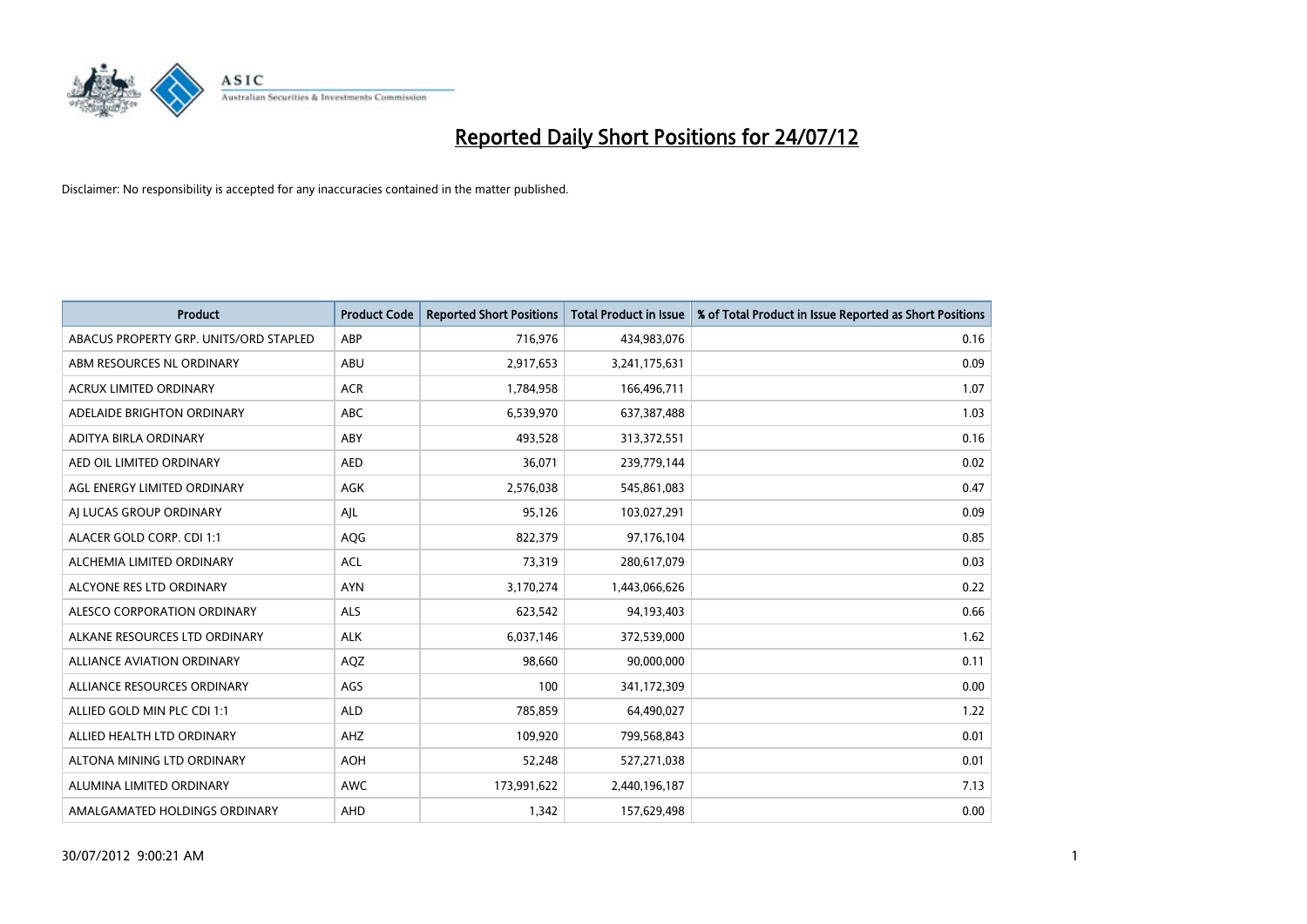

| <b>Product</b>                          | <b>Product Code</b> | <b>Reported Short Positions</b> | <b>Total Product in Issue</b> | % of Total Product in Issue Reported as Short Positions |
|-----------------------------------------|---------------------|---------------------------------|-------------------------------|---------------------------------------------------------|
| AMCOM TELECOMM, ORDINARY                | <b>AMM</b>          | 6,230                           | 241,491,904                   | 0.00                                                    |
| AMCOR LIMITED ORDINARY                  | <b>AMC</b>          | 3,737,342                       | 1,206,684,923                 | 0.31                                                    |
| AMP LIMITED ORDINARY                    | AMP                 | 6,380,379                       | 2,894,931,180                 | 0.22                                                    |
| AMPELLA MINING ORDINARY                 | <b>AMX</b>          | 6,228,716                       | 246,800,493                   | 2.52                                                    |
| ANGLOGOLD ASHANTI CDI 5:1               | AGG                 |                                 | 89,207,765                    | 0.00                                                    |
| ANSELL LIMITED ORDINARY                 | <b>ANN</b>          | 3,896,075                       | 130,656,668                   | 2.98                                                    |
| ANTARES ENERGY LTD ORDINARY             | <b>AZZ</b>          | 442.673                         | 258,000,000                   | 0.17                                                    |
| ANTISENSE THERAPEUT, ORDINARY           | <b>ANP</b>          | 100,000                         | 1,297,743,255                 | 0.01                                                    |
| ANZ BANKING GRP LTD ORDINARY            | ANZ                 | 7,463,385                       | 2,715,721,290                 | 0.27                                                    |
| APA GROUP STAPLED SECURITIES            | <b>APA</b>          | 16,918,628                      | 644,485,583                   | 2.63                                                    |
| APN NEWS & MEDIA ORDINARY               | <b>APN</b>          | 20,578,366                      | 649,010,756                   | 3.17                                                    |
| AQUARIUS PLATINUM. ORDINARY             | <b>AQP</b>          | 15,952,422                      | 470,312,578                   | 3.39                                                    |
| AQUILA RESOURCES ORDINARY               | <b>AQA</b>          | 6,324,585                       | 411,804,442                   | 1.54                                                    |
| ARAFURA RESOURCE LTD ORDINARY           | ARU                 | 4,927,712                       | 396,004,144                   | 1.24                                                    |
| ARB CORPORATION ORDINARY                | ARP                 | 47,981                          | 72,481,302                    | 0.07                                                    |
| ARDENT LEISURE GROUP STAPLED SECURITIES | AAD                 | 639,111                         | 334,209,401                   | 0.19                                                    |
| ARISTOCRAT LEISURE ORDINARY             | <b>ALL</b>          | 18,344,297                      | 550,502,889                   | 3.33                                                    |
| ARRIUM LTD ORDINARY                     | ARI                 | 26,416,224                      | 1,345,665,626                 | 1.96                                                    |
| <b>ASCIANO LIMITED ORDINARY</b>         | <b>AIO</b>          | 8,548,915                       | 975,385,664                   | 0.88                                                    |
| ASG GROUP LIMITED ORDINARY              | <b>ASZ</b>          | 935.949                         | 172,152,079                   | 0.54                                                    |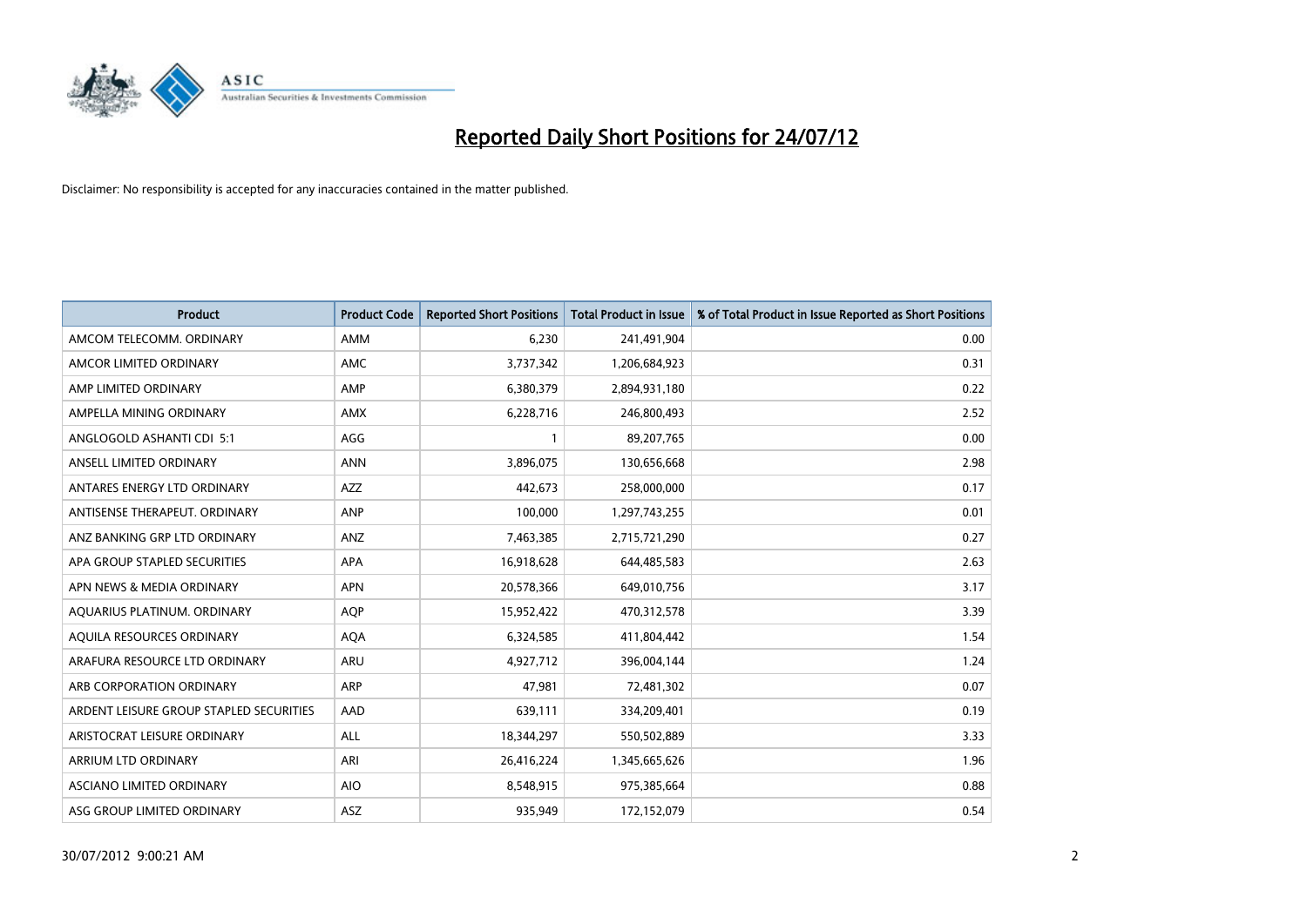

| <b>Product</b>                          | <b>Product Code</b> | <b>Reported Short Positions</b> | <b>Total Product in Issue</b> | % of Total Product in Issue Reported as Short Positions |
|-----------------------------------------|---------------------|---------------------------------|-------------------------------|---------------------------------------------------------|
| ASPEN GROUP ORD/UNITS STAPLED           | APZ                 | 90,586                          | 600,507,326                   | 0.02                                                    |
| ASPIRE MINING LTD ORDINARY              | <b>AKM</b>          | 269,379                         | 620,594,556                   | 0.04                                                    |
| ASTRO JAP PROP GROUP STAPLED SECURITIES | AJA                 | 7,935                           | 58,445,002                    | 0.01                                                    |
| ASX LIMITED ORDINARY                    | <b>ASX</b>          | 4,372,456                       | 175,136,729                   | 2.50                                                    |
| ATLANTIC LIMITED ORDINARY               | ATI                 | 1,445                           | 154,757,339                   | 0.00                                                    |
| ATLAS IRON LIMITED ORDINARY             | <b>AGO</b>          | 11,799,201                      | 904,580,993                   | 1.30                                                    |
| <b>AURORA OIL &amp; GAS ORDINARY</b>    | <b>AUT</b>          | 8,527,114                       | 446,595,778                   | 1.91                                                    |
| <b>AUSDRILL LIMITED ORDINARY</b>        | <b>ASL</b>          | 1,264,329                       | 304,397,289                   | 0.42                                                    |
| AUSENCO LIMITED ORDINARY                | AAX                 | 441,681                         | 123,872,665                   | 0.36                                                    |
| <b>AUSTAL LIMITED ORDINARY</b>          | ASB                 | 192,096                         | 188,193,007                   | 0.10                                                    |
| AUSTBROKERS HOLDINGS ORDINARY           | <b>AUB</b>          | 53                              | 55,999,095                    | 0.00                                                    |
| AUSTIN ENGINEERING ORDINARY             | ANG                 | 15,507                          | 72,314,403                    | 0.02                                                    |
| AUSTRALAND PROPERTY STAPLED SECURITY    | <b>ALZ</b>          | 431,238                         | 576,846,597                   | 0.07                                                    |
| AUSTRALIAN AGRICULT, ORDINARY           | AAC                 | 457,679                         | 312,905,085                   | 0.15                                                    |
| AUSTRALIAN FOUNDAT, ORDINARY            | AFI                 | 40                              | 1,027,732,653                 | 0.00                                                    |
| AUSTRALIAN INFRASTR, UNITS/ORDINARY     | <b>AIX</b>          | 11,607,957                      | 620,733,944                   | 1.87                                                    |
| AUSTRALIAN PHARM, ORDINARY              | API                 | 225,187                         | 488,115,883                   | 0.05                                                    |
| AVIENNINGS LIMITED ORDINARY             | AVI                 | 549,150                         | 274,588,694                   | 0.20                                                    |
| AWE LIMITED ORDINARY                    | <b>AWE</b>          | 3,069,091                       | 521,871,941                   | 0.59                                                    |
| AZIMUTH RES LTD ORDINARY                | <b>AZH</b>          | 1,181,479                       | 401,518,304                   | 0.29                                                    |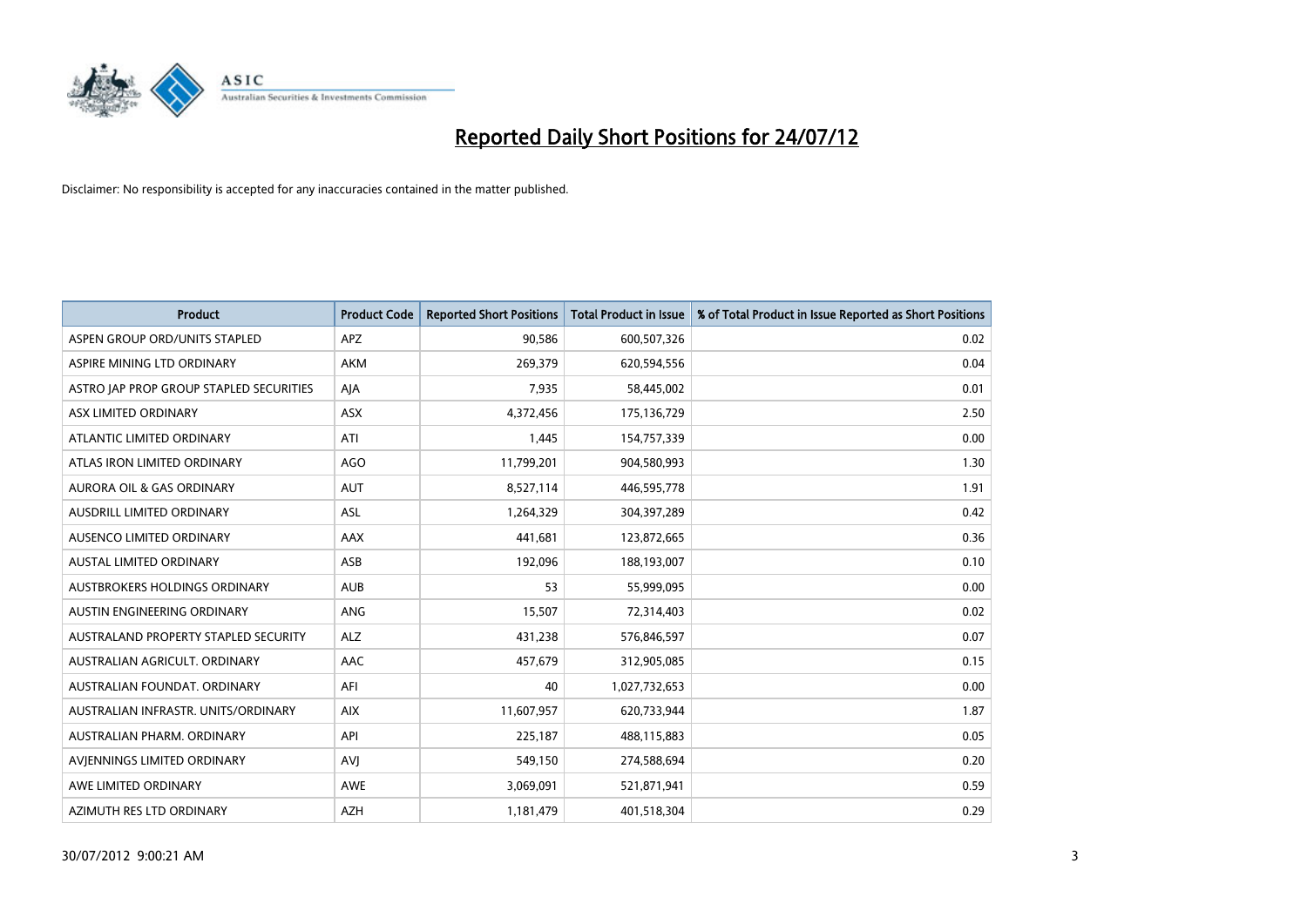

| <b>Product</b>                       | <b>Product Code</b> | <b>Reported Short Positions</b> | <b>Total Product in Issue</b> | % of Total Product in Issue Reported as Short Positions |
|--------------------------------------|---------------------|---------------------------------|-------------------------------|---------------------------------------------------------|
| AZUMAH RESOURCES ORDINARY            | <b>AZM</b>          | 109,296                         | 333,614,096                   | 0.03                                                    |
| BANDANNA ENERGY ORDINARY             | <b>BND</b>          | 4,147,862                       | 528,481,199                   | 0.78                                                    |
| BANK OF QUEENSLAND. ORDINARY         | <b>BOO</b>          | 11,284,485                      | 308,797,224                   | 3.65                                                    |
| <b>BASE RES LIMITED ORDINARY</b>     | <b>BSE</b>          | 716,572                         | 460,440,029                   | 0.16                                                    |
| <b>BATHURST RESOURCES ORDINARY</b>   | <b>BTU</b>          | 34,557,629                      | 696,747,997                   | 4.96                                                    |
| <b>BC IRON LIMITED ORDINARY</b>      | <b>BCI</b>          | 51,453                          | 103,861,000                   | 0.05                                                    |
| <b>BEACH ENERGY LIMITED ORDINARY</b> | <b>BPT</b>          | 25,798,143                      | 1,255,464,157                 | 2.05                                                    |
| BEADELL RESOURCE LTD ORDINARY        | <b>BDR</b>          | 13,599,899                      | 719,204,752                   | 1.89                                                    |
| BENDIGO AND ADELAIDE ORDINARY        | <b>BEN</b>          | 8,572,059                       | 396,641,036                   | 2.16                                                    |
| BERKELEY RESOURCES ORDINARY          | <b>BKY</b>          | 393,451                         | 179,298,273                   | 0.22                                                    |
| BETASHARES ASX RES ETF UNITS         | <b>ORE</b>          | 54,332                          | 3,412,016                     | 1.59                                                    |
| <b>BHP BILLITON LIMITED ORDINARY</b> | <b>BHP</b>          | 5,064,960                       | 3,211,691,105                 | 0.16                                                    |
| <b>BILLABONG ORDINARY</b>            | <b>BBG</b>          | 38,109,669                      | 410,969,573                   | 9.27                                                    |
| <b>BIOTA HOLDINGS ORDINARY</b>       | <b>BTA</b>          | 466,275                         | 182,350,316                   | 0.26                                                    |
| <b>BLACKTHORN RESOURCES ORDINARY</b> | <b>BTR</b>          | 68,718                          | 127,818,000                   | 0.05                                                    |
| BLUESCOPE STEEL LTD ORDINARY         | <b>BSL</b>          | 47,735,237                      | 3,349,185,247                 | 1.43                                                    |
| <b>BOART LONGYEAR ORDINARY</b>       | <b>BLY</b>          | 8,765,632                       | 461,163,412                   | 1.90                                                    |
| <b>BOOM LOGISTICS ORDINARY</b>       | <b>BOL</b>          | 626                             | 468,663,585                   | 0.00                                                    |
| BORAL LIMITED, ORDINARY              | <b>BLD</b>          | 46,392,266                      | 758,572,140                   | 6.12                                                    |
| <b>BRADKEN LIMITED ORDINARY</b>      | <b>BKN</b>          | 2,467,243                       | 168,629,376                   | 1.46                                                    |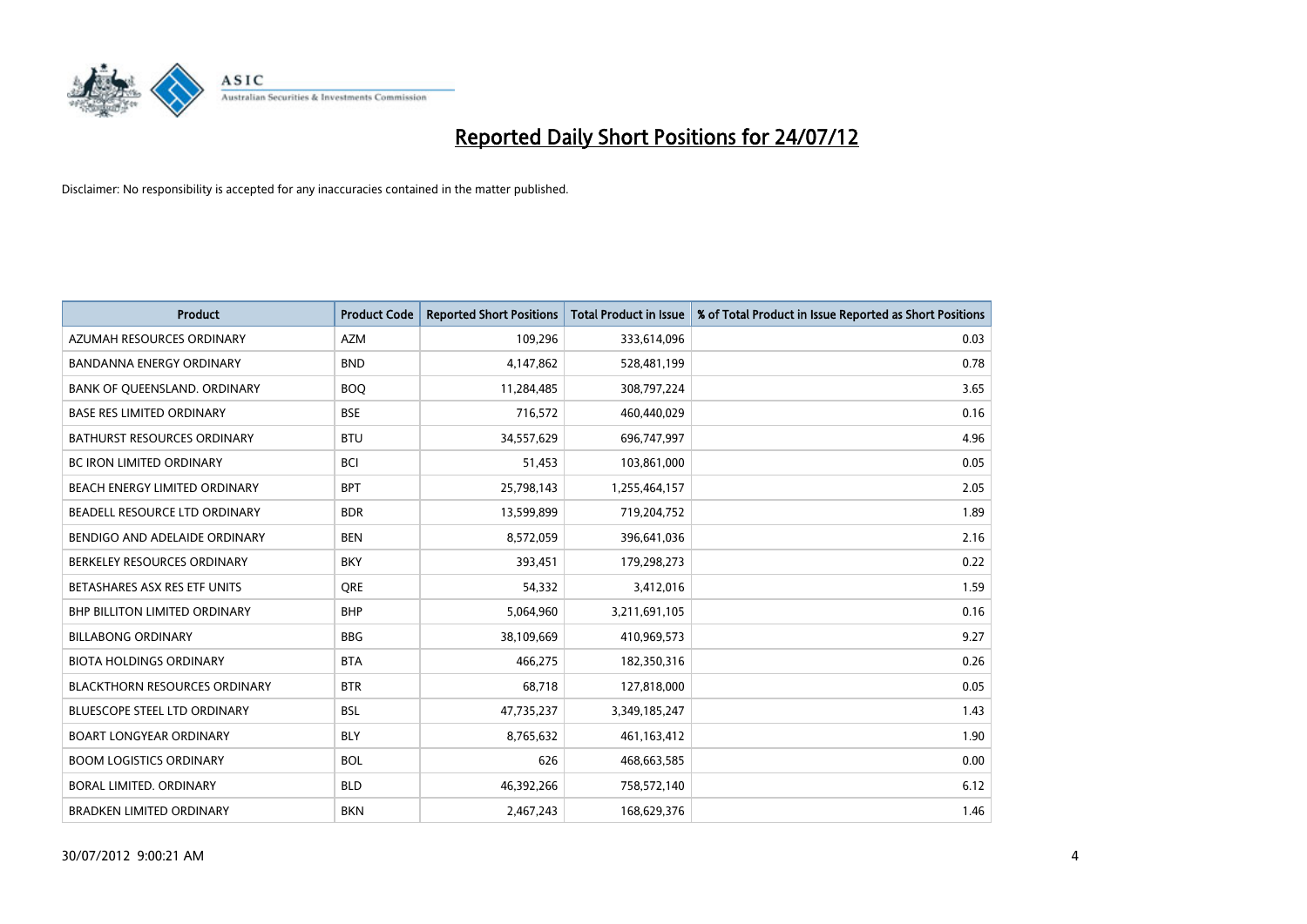

| <b>Product</b>                          | <b>Product Code</b> | <b>Reported Short Positions</b> | <b>Total Product in Issue</b> | % of Total Product in Issue Reported as Short Positions |
|-----------------------------------------|---------------------|---------------------------------|-------------------------------|---------------------------------------------------------|
| <b>BRAMBLES LIMITED ORDINARY</b>        | <b>BXB</b>          | 5,012,993                       | 1,555,149,857                 | 0.32                                                    |
| <b>BRICKWORKS LIMITED ORDINARY</b>      | <b>BKW</b>          | 11,374                          | 147,567,333                   | 0.01                                                    |
| BT INVESTMENT MNGMNT ORDINARY           | <b>BTT</b>          | 222,915                         | 267,906,977                   | 0.08                                                    |
| <b>BUCCANEER ENERGY LTD ORDINARY</b>    | <b>BCC</b>          | 2,984,244                       | 992,176,566                   | 0.30                                                    |
| <b>BURU ENERGY ORDINARY</b>             | <b>BRU</b>          | 11,676,640                      | 251,007,144                   | 4.65                                                    |
| <b>BWP TRUST ORDINARY UNITS</b>         | <b>BWP</b>          | 1,336,180                       | 525,255,093                   | 0.25                                                    |
| CABCHARGE AUSTRALIA ORDINARY            | CAB                 | 4,462,843                       | 120,430,683                   | 3.71                                                    |
| CALTEX AUSTRALIA ORDINARY               | <b>CTX</b>          | 5,226,993                       | 270,000,000                   | 1.94                                                    |
| <b>CAMPBELL BROTHERS ORDINARY</b>       | <b>CPB</b>          | 1,173,224                       | 68,104,044                    | 1.72                                                    |
| CAPE LAMBERT RES LTD ORDINARY           | <b>CFE</b>          | 369,587                         | 689,108,792                   | 0.05                                                    |
| CARABELLA RES LTD ORDINARY              | <b>CLR</b>          | 421,760                         | 133,642,797                   | 0.32                                                    |
| <b>CARBON ENERGY ORDINARY</b>           | <b>CNX</b>          | 48,071                          | 773,999,771                   | 0.01                                                    |
| CARDNO LIMITED ORDINARY                 | CDD                 | 790,462                         | 138,506,406                   | 0.57                                                    |
| CARNARVON PETROLEUM ORDINARY            | <b>CVN</b>          | 55,472                          | 694,644,634                   | 0.01                                                    |
| CARSALES.COM LTD ORDINARY               | <b>CRZ</b>          | 24,166,612                      | 233,689,223                   | 10.34                                                   |
| CASH CONVERTERS ORDINARY                | CCV                 | 15,520                          | 379,761,025                   | 0.00                                                    |
| CENTRO RETAIL AUST ORD/UNIT STAPLED SEC | <b>CRF</b>          | 30,234,106                      | 1,340,723,189                 | 2.26                                                    |
| <b>CERAMIC FUEL CELLS ORDINARY</b>      | <b>CFU</b>          | 83,004                          | 1,366,298,863                 | 0.01                                                    |
| CFS RETAIL TRUST GRP STAPLED SECURITIES | <b>CFX</b>          | 45,494,474                      | 2,828,961,617                 | 1.61                                                    |
| CGA MINING LIMITED ORDINARY             | <b>CGX</b>          | 107,926                         | 337,775,726                   | 0.03                                                    |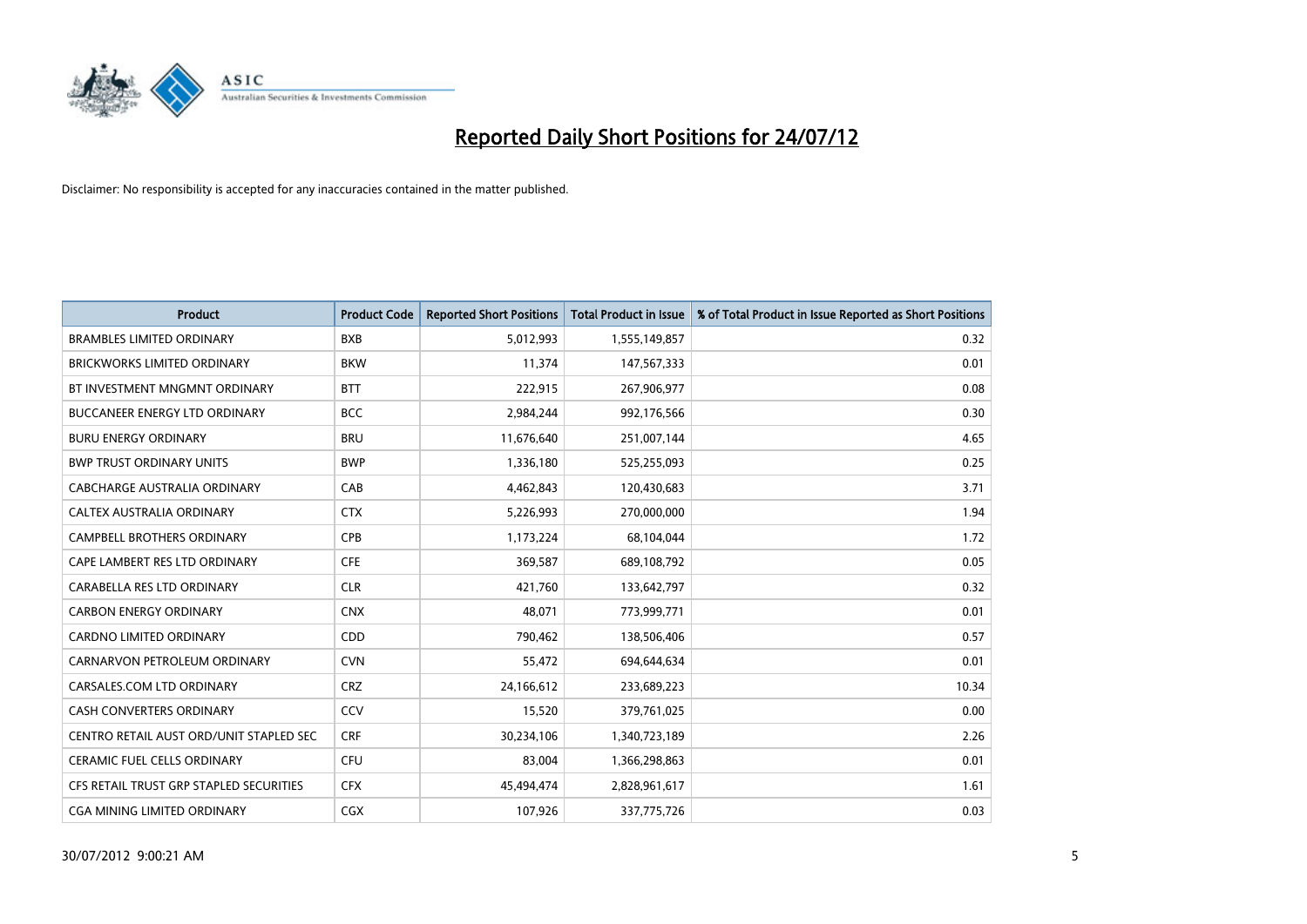

| <b>Product</b>                          | <b>Product Code</b> | <b>Reported Short Positions</b> | <b>Total Product in Issue</b> | % of Total Product in Issue Reported as Short Positions |
|-----------------------------------------|---------------------|---------------------------------|-------------------------------|---------------------------------------------------------|
| CHALLENGER DIV.PRO. STAPLED UNITS       | <b>CDI</b>          | 465,549                         | 858,653,199                   | 0.05                                                    |
| CHALLENGER INFRAST. STAPLED UNITS       | <b>CIF</b>          | 502,819                         | 316,223,785                   | 0.16                                                    |
| <b>CHALLENGER LIMITED ORDINARY</b>      | <b>CGF</b>          | 12,513,724                      | 544,652,710                   | 2.30                                                    |
| CHARTER HALL GROUP STAPLED US PROHIBIT. | <b>CHC</b>          | 458,233                         | 298,839,688                   | 0.15                                                    |
| <b>CHARTER HALL RETAIL UNITS</b>        | <b>COR</b>          | 789,490                         | 299,628,571                   | 0.26                                                    |
| <b>CHORUS LIMITED ORDINARY</b>          | CNU                 | 1,016,263                       | 385,082,123                   | 0.26                                                    |
| CITIGOLD CORP LTD ORDINARY              | <b>CTO</b>          | 1,355,317                       | 1,238,622,051                 | 0.11                                                    |
| <b>CLOUGH LIMITED ORDINARY</b>          | <b>CLO</b>          | 122,974                         | 773,787,656                   | 0.02                                                    |
| <b>CNPR GRP UNITS/ORD STAPLED</b>       | <b>CNP</b>          | 2,537                           | 972,414,514                   | 0.00                                                    |
| COAL OF AFRICA LTD ORDINARY             | <b>CZA</b>          | 412,962                         | 685,472,236                   | 0.06                                                    |
| COALSPUR MINES LTD ORDINARY             | <b>CPL</b>          | 11,680,553                      | 620,729,899                   | 1.88                                                    |
| <b>COBAR CONSOLIDATED ORDINARY</b>      | CCU                 | 261,733                         | 210,101,187                   | 0.12                                                    |
| COCA-COLA AMATIL ORDINARY               | <b>CCL</b>          | 7,118,904                       | 761,319,007                   | 0.94                                                    |
| <b>COCHLEAR LIMITED ORDINARY</b>        | <b>COH</b>          | 5,685,568                       | 56,929,432                    | 9.99                                                    |
| <b>COCKATOO COAL ORDINARY</b>           | <b>COK</b>          | 16,884,423                      | 1,016,746,908                 | 1.66                                                    |
| <b>COFFEY INTERNATIONAL ORDINARY</b>    | <b>COF</b>          | 204,652                         | 255,833,165                   | 0.08                                                    |
| <b>COKAL LTD ORDINARY</b>               | <b>CKA</b>          | 65,563                          | 411,046,892                   | 0.02                                                    |
| <b>COLLINS FOODS LTD ORDINARY</b>       | <b>CKF</b>          | 23,670                          | 93,000,003                    | 0.03                                                    |
| COMMONWEALTH BANK, ORDINARY             | <b>CBA</b>          | 33,786,742                      | 1,592,154,780                 | 2.12                                                    |
| COMMONWEALTH PROP ORDINARY UNITS        | <b>CPA</b>          | 26,434,139                      | 2,347,003,413                 | 1.13                                                    |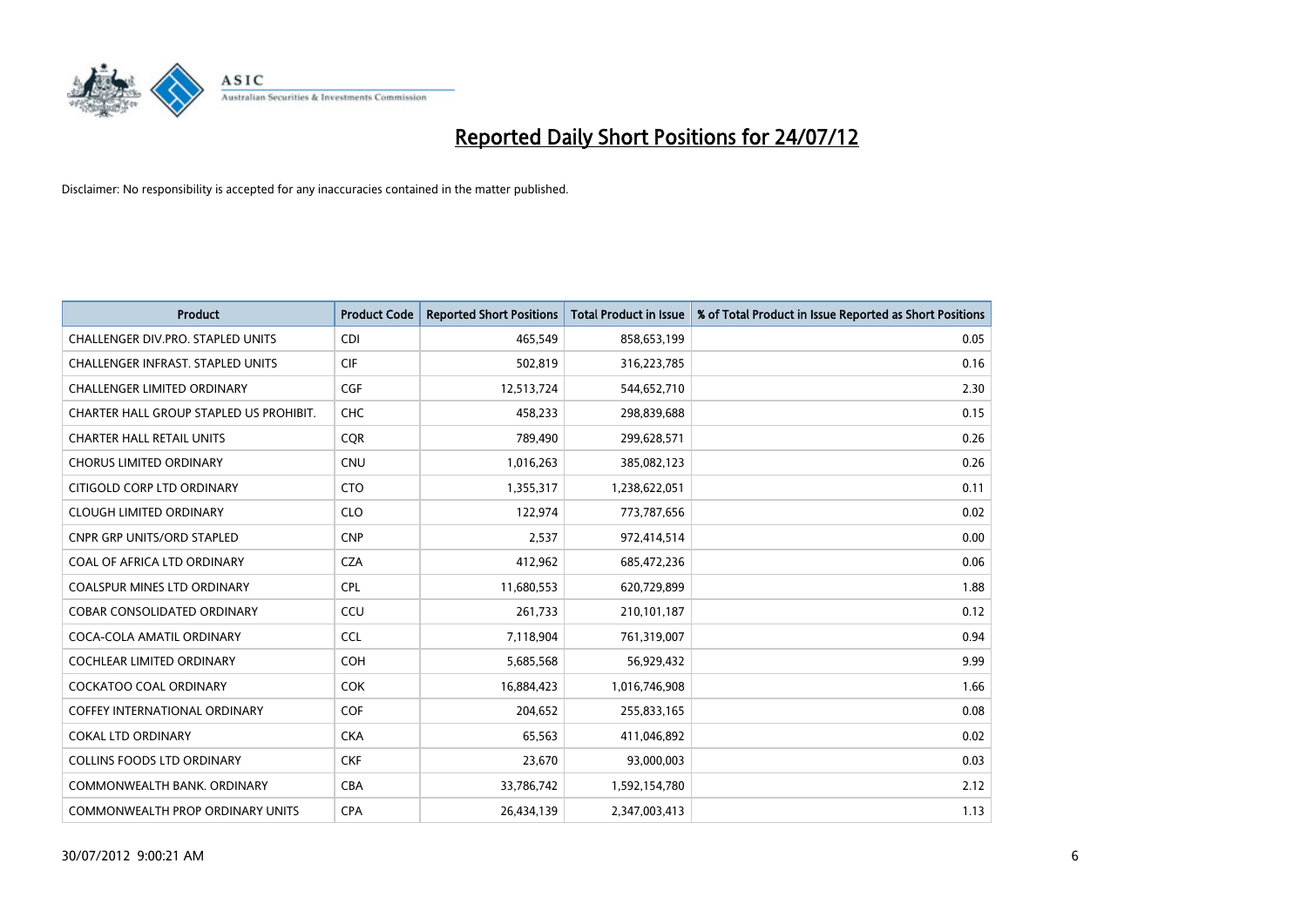

| <b>Product</b>                          | <b>Product Code</b> | <b>Reported Short Positions</b> | <b>Total Product in Issue</b> | % of Total Product in Issue Reported as Short Positions |
|-----------------------------------------|---------------------|---------------------------------|-------------------------------|---------------------------------------------------------|
| <b>COMPASS RESOURCES ORDINARY</b>       | <b>CMR</b>          | 7,472                           | 1,403,744,100                 | 0.00                                                    |
| <b>COMPUTERSHARE LTD ORDINARY</b>       | <b>CPU</b>          | 4,201,083                       | 555,664,059                   | 0.76                                                    |
| CONSOLIDATED MEDIA, ORDINARY            | <b>CMI</b>          | 1,175,559                       | 561,834,996                   | 0.21                                                    |
| CONTINENTAL COAL LTD ORDINARY           | CCC                 | 983                             | 439,855,399                   | 0.00                                                    |
| <b>COOPER ENERGY LTD ORDINARY</b>       | <b>COE</b>          | 46,242                          | 327,329,050                   | 0.01                                                    |
| <b>CREDIT CORP GROUP ORDINARY</b>       | <b>CCP</b>          | 30,458                          | 45,571,114                    | 0.07                                                    |
| <b>CROMWELL PROP STAPLED SECURITIES</b> | <b>CMW</b>          | 4.029                           | 1,169,688,943                 | 0.00                                                    |
| <b>CROWN LIMITED ORDINARY</b>           | <b>CWN</b>          | 3,494,584                       | 728,394,185                   | 0.48                                                    |
| <b>CSG LIMITED ORDINARY</b>             | CSV                 | 663,537                         | 282,567,499                   | 0.23                                                    |
| <b>CSL LIMITED ORDINARY</b>             | <b>CSL</b>          | 4,346,148                       | 506,612,513                   | 0.86                                                    |
| <b>CSR LIMITED ORDINARY</b>             | <b>CSR</b>          | 46,684,415                      | 506,000,315                   | 9.23                                                    |
| <b>CUDECO LIMITED ORDINARY</b>          | CDU                 | 5,098,029                       | 189, 185, 878                 | 2.69                                                    |
| DART ENERGY LTD ORDINARY                | <b>DTE</b>          | 27,503,178                      | 769,240,406                   | 3.58                                                    |
| DAVID JONES LIMITED ORDINARY            | <b>DIS</b>          | 45,418,153                      | 528,655,600                   | 8.59                                                    |
| DECMIL GROUP LIMITED ORDINARY           | <b>DCG</b>          | 211,812                         | 167, 117, 757                 | 0.13                                                    |
| DEEP YELLOW LIMITED ORDINARY            | <b>DYL</b>          | 465,000                         | 1,129,577,503                 | 0.04                                                    |
| DEXUS PROPERTY GROUP STAPLED UNITS      | <b>DXS</b>          | 15,425,922                      | 4,839,024,176                 | 0.32                                                    |
| DISCOVERY METALS LTD ORDINARY           | <b>DML</b>          | 24,151,911                      | 442,128,231                   | 5.46                                                    |
| DOMINO PIZZA ENTERPR ORDINARY           | <b>DMP</b>          | 271,098                         | 69,899,674                    | 0.39                                                    |
| DORAY MINERALS LTD ORDINARY             | <b>DRM</b>          | 8.282                           | 81,626,525                    | 0.01                                                    |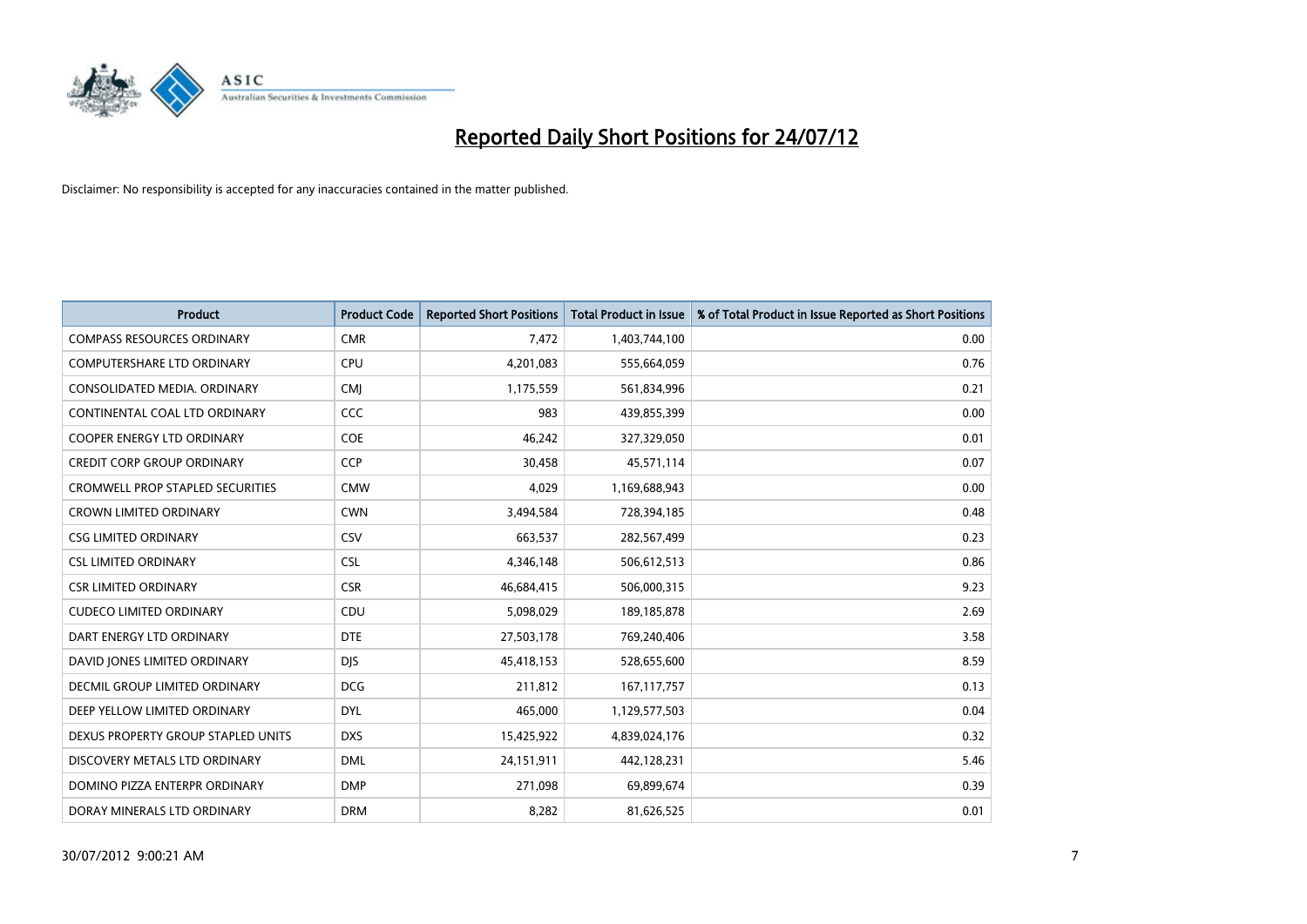

| <b>Product</b>                       | <b>Product Code</b> | <b>Reported Short Positions</b> | <b>Total Product in Issue</b> | % of Total Product in Issue Reported as Short Positions |
|--------------------------------------|---------------------|---------------------------------|-------------------------------|---------------------------------------------------------|
| DOWNER EDI LIMITED ORDINARY          | <b>DOW</b>          | 8,552,020                       | 429,100,296                   | 1.99                                                    |
| DRILLSEARCH ENERGY ORDINARY          | <b>DLS</b>          | 9,342,146                       | 337,449,196                   | 2.77                                                    |
| DUET GROUP STAPLED US PROHIBIT.      | <b>DUE</b>          | 4,296,199                       | 1,109,831,386                 | 0.39                                                    |
| DULUXGROUP LIMITED ORDINARY          | <b>DLX</b>          | 10,080,943                      | 368,984,902                   | 2.73                                                    |
| <b>DWS LTD ORDINARY</b>              | <b>DWS</b>          | 1,942                           | 132,362,763                   | 0.00                                                    |
| ECHO ENTERTAINMENT ORDINARY          | EGP                 | 24,243,969                      | 825,672,730                   | 2.94                                                    |
| <b>ELDERS LIMITED ORDINARY</b>       | <b>ELD</b>          | 17,695,507                      | 448,598,480                   | 3.94                                                    |
| ELDORADO GOLD CORP CDI 1:1           | EAU                 | 19,323                          | 7,028,874                     | 0.27                                                    |
| ELEMENTAL MINERALS ORDINARY          | <b>ELM</b>          | 335,393                         | 243,614,280                   | 0.14                                                    |
| ELEMENTOS LIMITED ORDINARY           | <b>ELT</b>          | 16                              | 82,383,526                    | 0.00                                                    |
| <b>EMECO HOLDINGS ORDINARY</b>       | <b>EHL</b>          | 7,150,686                       | 631,237,586                   | 1.13                                                    |
| <b>ENDEAVOUR MIN CORP CDI 1:1</b>    | <b>EVR</b>          | 9,583                           | 117,438,458                   | 0.01                                                    |
| ENERGY RESOURCES ORDINARY 'A'        | <b>ERA</b>          | 10,099,464                      | 517,725,062                   | 1.95                                                    |
| <b>ENERGY WORLD CORPOR, ORDINARY</b> | <b>EWC</b>          | 18,396,606                      | 1,734,166,672                 | 1.06                                                    |
| <b>ENVESTRA LIMITED ORDINARY</b>     | <b>ENV</b>          | 17,671,705                      | 1,572,392,111                 | 1.12                                                    |
| EQUATORIAL RES LTD ORDINARY          | EQX                 | 98,751                          | 117,235,353                   | 0.08                                                    |
| EUREKA ENERGY LTD ORDINARY           | <b>EKA</b>          | 386,000                         | 237,764,050                   | 0.16                                                    |
| EVOLUTION MINING LTD ORDINARY        | <b>EVN</b>          | 2,027,854                       | 707,105,713                   | 0.29                                                    |
| <b>EXCO RESOURCES LTD ORDINARY</b>   | <b>EXS</b>          | 60                              | 356,044,187                   | 0.00                                                    |
| FAIRFAX MEDIA LTD ORDINARY           | <b>FXI</b>          | 297,454,558                     | 2,351,955,725                 | 12.65                                                   |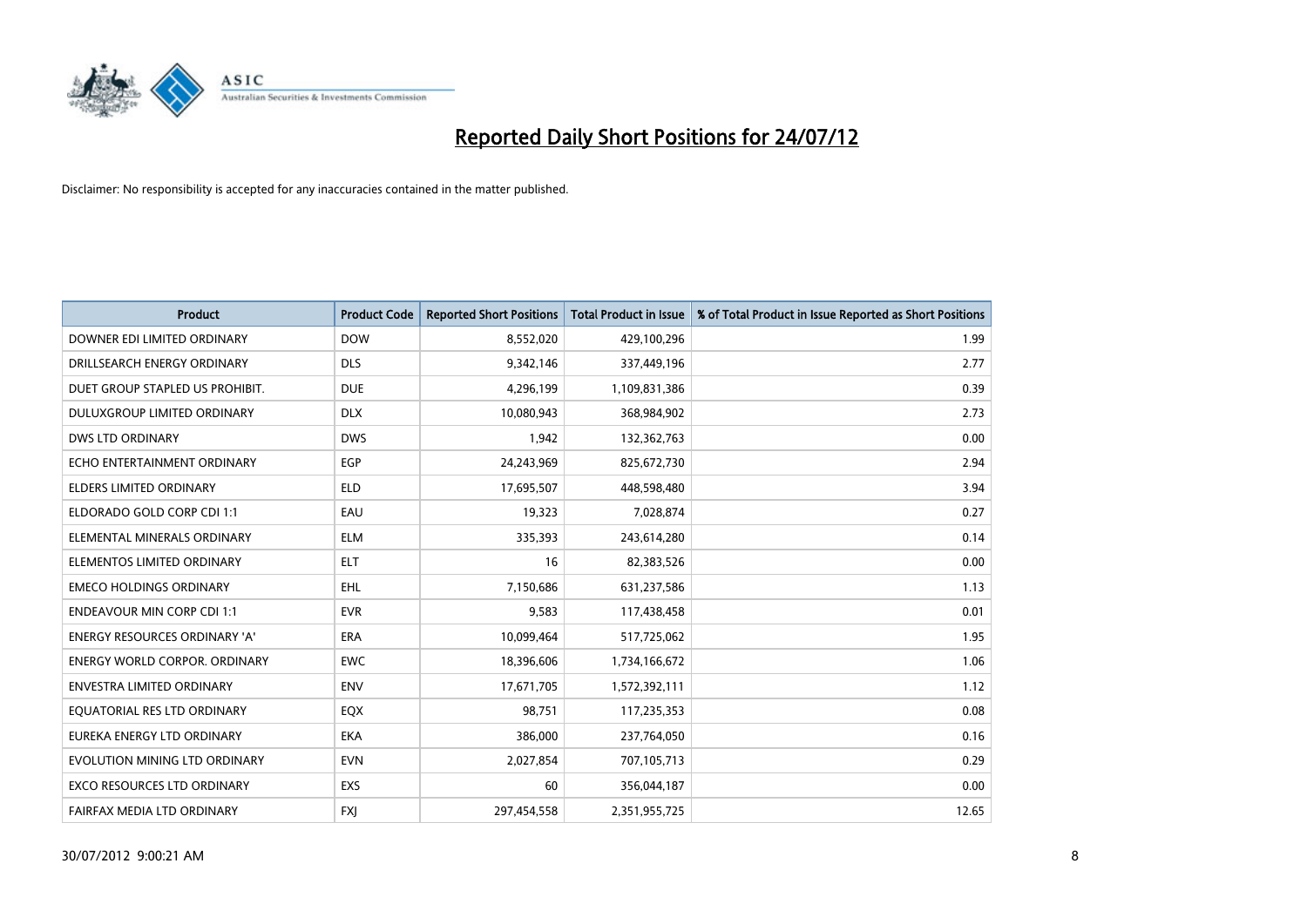

| <b>Product</b>                            | <b>Product Code</b> | <b>Reported Short Positions</b> | <b>Total Product in Issue</b> | % of Total Product in Issue Reported as Short Positions |
|-------------------------------------------|---------------------|---------------------------------|-------------------------------|---------------------------------------------------------|
| <b>FAR LTD ORDINARY</b>                   | <b>FAR</b>          | 21,491,801                      | 2,499,846,742                 | 0.86                                                    |
| FKP PROPERTY GROUP STAPLED SECURITIES     | <b>FKP</b>          | 38,751,681                      | 1,212,083,417                 | 3.20                                                    |
| FLEETWOOD CORP ORDINARY                   | <b>FWD</b>          | 236,713                         | 59,217,993                    | 0.40                                                    |
| FLETCHER BUILDING ORDINARY                | <b>FBU</b>          | 10,480,129                      | 682,866,936                   | 1.53                                                    |
| <b>FLEXIGROUP LIMITED ORDINARY</b>        | <b>FXL</b>          | 10,961                          | 282,113,791                   | 0.00                                                    |
| <b>FLIGHT CENTRE ORDINARY</b>             | <b>FLT</b>          | 13,572,412                      | 100,047,288                   | 13.57                                                   |
| <b>FLINDERS MINES LTD ORDINARY</b>        | <b>FMS</b>          | 2,040,458                       | 1,821,300,404                 | 0.11                                                    |
| FOCUS MINERALS LTD ORDINARY               | <b>FML</b>          | 531,666                         | 4,320,773,701                 | 0.01                                                    |
| FORGE GROUP LIMITED ORDINARY              | FGE                 | 371,719                         | 86,169,014                    | 0.43                                                    |
| FORTESCUE METALS GRP ORDINARY             | <b>FMG</b>          | 184,769,590                     | 3,113,798,659                 | 5.93                                                    |
| <b>G.U.D. HOLDINGS ORDINARY</b>           | <b>GUD</b>          | 1,045,431                       | 70,803,455                    | 1.48                                                    |
| <b>GALAXY RESOURCES ORDINARY</b>          | GXY                 | 7,235,427                       | 506,359,381                   | 1.43                                                    |
| <b>GENETIC TECHNOLOGIES ORDINARY</b>      | <b>GTG</b>          | 432,000                         | 464,771,819                   | 0.09                                                    |
| <b>GEODYNAMICS LIMITED ORDINARY</b>       | GDY                 | 850                             | 406,452,608                   | 0.00                                                    |
| <b>GINDALBIE METALS LTD ORDINARY</b>      | <b>GBG</b>          | 51,546,603                      | 1,247,487,454                 | 4.13                                                    |
| <b>GOLD ROAD RES LTD ORDINARY</b>         | <b>GOR</b>          | 21,104                          | 389,975,665                   | 0.01                                                    |
| <b>GOODMAN FIELDER, ORDINARY</b>          | <b>GFF</b>          | 41,433,719                      | 1,955,559,207                 | 2.12                                                    |
| <b>GOODMAN GROUP STAPLED US PROHIBIT.</b> | <b>GMG</b>          | 12,887,420                      | 1,605,107,475                 | 0.80                                                    |
| <b>GPT GROUP STAPLED SEC.</b>             | <b>GPT</b>          | 5,294,499                       | 1,766,785,075                 | 0.30                                                    |
| <b>GRAINCORP LIMITED A CLASS ORDINARY</b> | <b>GNC</b>          | 1,400,771                       | 198,318,900                   | 0.71                                                    |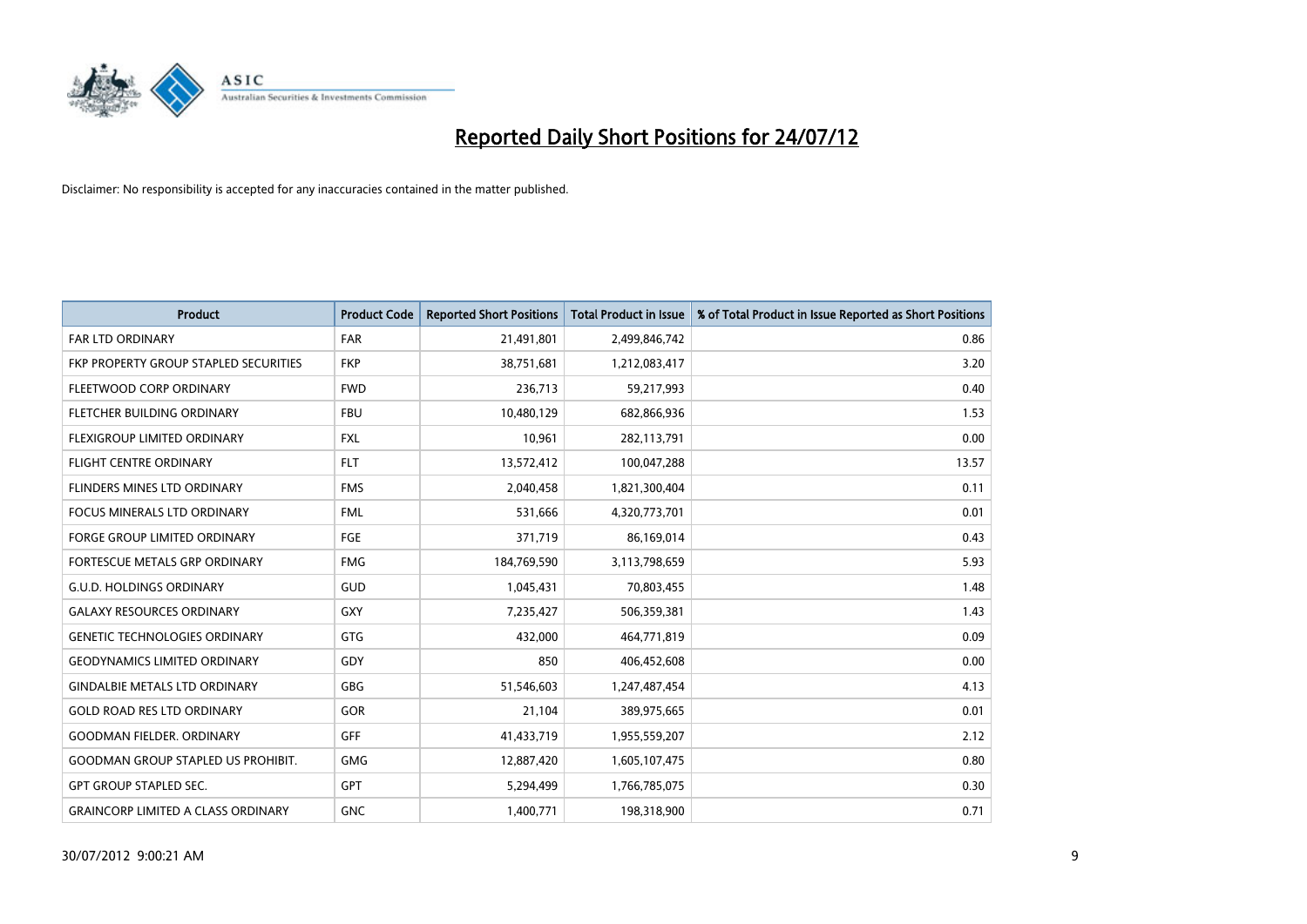

| <b>Product</b>                        | <b>Product Code</b> | <b>Reported Short Positions</b> | <b>Total Product in Issue</b> | % of Total Product in Issue Reported as Short Positions |
|---------------------------------------|---------------------|---------------------------------|-------------------------------|---------------------------------------------------------|
| <b>GRANGE RESOURCES, ORDINARY</b>     | <b>GRR</b>          | 2,140,325                       | 1,155,487,102                 | 0.19                                                    |
| <b>GREENLAND MIN EN LTD ORDINARY</b>  | GGG                 | 3,677,326                       | 416,390,488                   | 0.88                                                    |
| <b>GRYPHON MINERALS LTD ORDINARY</b>  | GRY                 | 17,343,000                      | 348,264,983                   | 4.98                                                    |
| <b>GUILDFORD COAL LTD ORDINARY</b>    | <b>GUF</b>          | 2,693,439                       | 276,867,530                   | 0.97                                                    |
| <b>GUIARAT NRE COAL LTD ORDINARY</b>  | <b>GNM</b>          | 663,500                         | 993,137,858                   | 0.07                                                    |
| <b>GUNNS LIMITED ORDINARY</b>         | <b>GNS</b>          | 75,429,555                      | 848,401,559                   | 8.89                                                    |
| <b>GWA GROUP LTD ORDINARY</b>         | <b>GWA</b>          | 17,188,316                      | 302,005,514                   | 5.69                                                    |
| HARVEY NORMAN ORDINARY                | <b>HVN</b>          | 103,238,138                     | 1,062,316,784                 | 9.72                                                    |
| HASTIE GROUP LIMITED ORDINARY         | <b>HST</b>          | 210,891                         | 137,353,504                   | 0.15                                                    |
| HASTINGS DIVERSIFIED STAPLED SECURITY | <b>HDF</b>          | 857,705                         | 530,001,072                   | 0.16                                                    |
| <b>HENDERSON GROUP CDI 1:1</b>        | <b>HGG</b>          | 5,884,012                       | 707,807,610                   | 0.83                                                    |
| HFA HOLDINGS LIMITED ORDINARY         | <b>HFA</b>          | 3,809                           | 117,332,831                   | 0.00                                                    |
| <b>HIGHLANDS PACIFIC ORDINARY</b>     | <b>HIG</b>          | 35,840                          | 789,132,854                   | 0.00                                                    |
| HILLGROVE RES LTD ORDINARY            | <b>HGO</b>          | 4,164,483                       | 912,901,046                   | 0.46                                                    |
| <b>HILLS HOLDINGS LTD ORDINARY</b>    | <b>HIL</b>          | 2,936,009                       | 246,500,444                   | 1.19                                                    |
| HORIZON OIL LIMITED ORDINARY          | <b>HZN</b>          | 28,032,430                      | 1,130,811,515                 | 2.48                                                    |
| ICON ENERGY LIMITED ORDINARY          | <b>ICN</b>          | 72                              | 469,301,394                   | 0.00                                                    |
| <b>IINET LIMITED ORDINARY</b>         | <b>IIN</b>          | 6,321                           | 160,968,847                   | 0.00                                                    |
| <b>ILUKA RESOURCES ORDINARY</b>       | ILU                 | 35,804,085                      | 418,700,517                   | 8.55                                                    |
| <b>IMDEX LIMITED ORDINARY</b>         | <b>IMD</b>          | 520,713                         | 208,235,426                   | 0.25                                                    |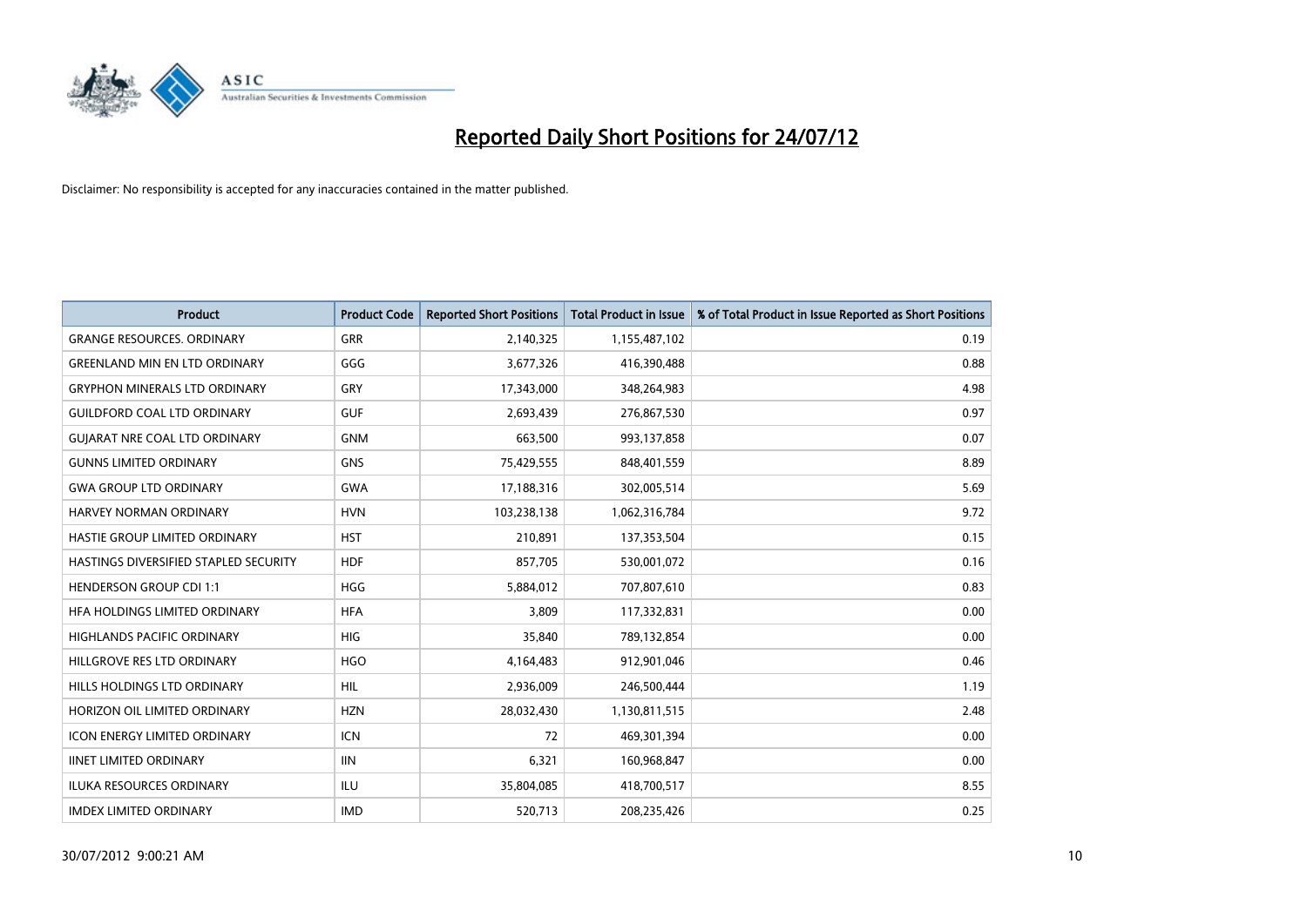

| <b>Product</b>                                | <b>Product Code</b> | <b>Reported Short Positions</b> | <b>Total Product in Issue</b> | % of Total Product in Issue Reported as Short Positions |
|-----------------------------------------------|---------------------|---------------------------------|-------------------------------|---------------------------------------------------------|
| IMF (AUSTRALIA) LTD ORDINARY                  | <b>IMF</b>          | 5,572                           | 123,828,193                   | 0.00                                                    |
| <b>INCITEC PIVOT ORDINARY</b>                 | <b>IPL</b>          | 2,502,088                       | 1,628,730,107                 | 0.15                                                    |
| <b>INDEPENDENCE GROUP ORDINARY</b>            | <b>IGO</b>          | 11,674,147                      | 232,882,535                   | 5.01                                                    |
| <b>INDOPHIL RESOURCES ORDINARY</b>            | <b>IRN</b>          | 952,298                         | 1,203,146,194                 | 0.08                                                    |
| <b>INDUSTREA LIMITED ORDINARY</b>             | IDL.                | 892,941                         | 370,268,218                   | 0.24                                                    |
| <b>INFIGEN ENERGY STAPLED SECURITIES</b>      | <b>IFN</b>          | 5,037,090                       | 762,265,972                   | 0.66                                                    |
| INSURANCE AUSTRALIA ORDINARY                  | <b>IAG</b>          | 7,973,070                       | 2,079,034,021                 | 0.38                                                    |
| <b>INTEGRA MINING LTD, ORDINARY</b>           | <b>IGR</b>          | 7,775,229                       | 934,440,899                   | 0.83                                                    |
| <b>INTREPID MINES ORDINARY</b>                | <b>IAU</b>          | 12,704,632                      | 525,920,331                   | 2.42                                                    |
| <b>INVESTA OFFICE FUND STAPLED SECURITIES</b> | <b>IOF</b>          | 2,757,206                       | 614,047,458                   | 0.45                                                    |
| <b>INVOCARE LIMITED ORDINARY</b>              | IVC                 | 3,754,866                       | 110,030,298                   | 3.41                                                    |
| ION LIMITED ORDINARY                          | <b>ION</b>          | 164,453                         | 256,365,105                   | 0.06                                                    |
| <b>IOOF HOLDINGS LTD ORDINARY</b>             | IFL.                | 1,537,645                       | 229,794,395                   | 0.67                                                    |
| <b>IPROPERTY GROUP LTD ORDINARY</b>           | <b>IPP</b>          | 400.000                         | 179,879,862                   | 0.22                                                    |
| <b>IRESS LIMITED ORDINARY</b>                 | <b>IRE</b>          | 3,654,698                       | 128,428,871                   | 2.85                                                    |
| <b>IRON ORE HOLDINGS ORDINARY</b>             | <b>IOH</b>          | 51,988                          | 161,330,094                   | 0.03                                                    |
| ISHARES MSCI AUS 200 ISHARES MSCI AUS 200     | <b>IOZ</b>          | 66,857                          | 5,253,191                     | 1.27                                                    |
| ISHARES S&P EU 350 CDI 1:1                    | <b>IEU</b>          | 19,434                          | 50,800,000                    | 0.04                                                    |
| ISHARES S&P HIGH DIV ISHARES S&P HIGH DIV     | <b>IHD</b>          | 8,451                           | 4,303,291                     | 0.20                                                    |
| <b>IVANHOE AUSTRALIA ORDINARY</b>             | <b>IVA</b>          | 4,320,061                       | 554,180,495                   | 0.78                                                    |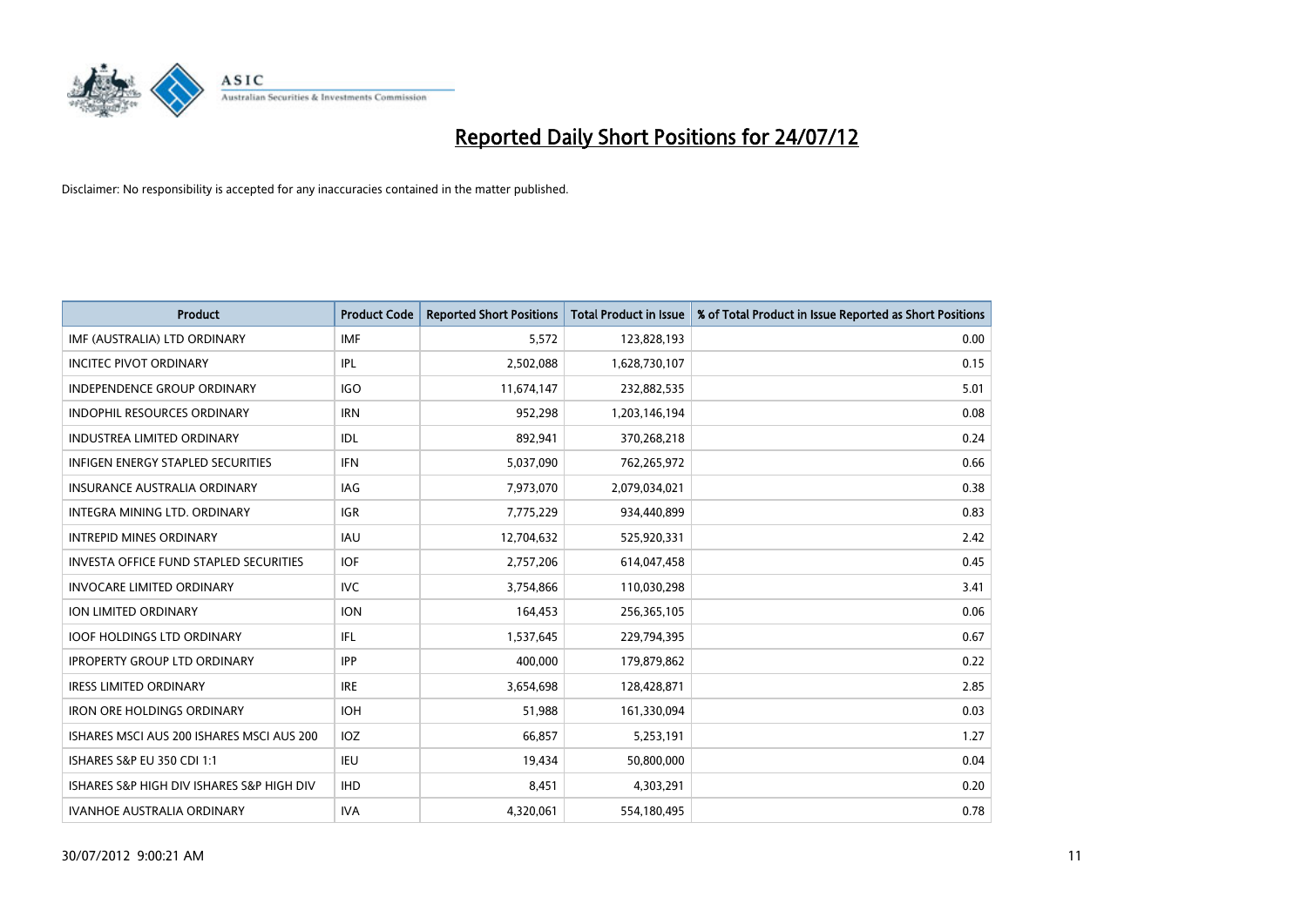

| <b>Product</b>                                  | <b>Product Code</b> | <b>Reported Short Positions</b> | <b>Total Product in Issue</b> | % of Total Product in Issue Reported as Short Positions |
|-------------------------------------------------|---------------------|---------------------------------|-------------------------------|---------------------------------------------------------|
| <b>IAMES HARDIE INDUST CHESS DEPOSITARY INT</b> | <b>IHX</b>          | 11,207,316                      | 437,938,350                   | 2.56                                                    |
| <b>IB HI-FI LIMITED ORDINARY</b>                | <b>IBH</b>          | 21,182,357                      | 98,850,643                    | 21.43                                                   |
| <b>JUPITER MINES ORDINARY</b>                   | <b>IMS</b>          | 158                             | 1,806,834,044                 | 0.00                                                    |
| <b>KAGARA LTD ORDINARY</b>                      | KZL                 | 3,516,325                       | 798,953,117                   | 0.44                                                    |
| KANGAROO RES LTD ORDINARY                       | <b>KRL</b>          | 69,361                          | 3,434,430,012                 | 0.00                                                    |
| KAROON GAS AUSTRALIA ORDINARY                   | <b>KAR</b>          | 910,360                         | 221,420,769                   | 0.41                                                    |
| KATHMANDU HOLD LTD ORDINARY                     | <b>KMD</b>          | 2,502,471                       | 200,000,000                   | 1.25                                                    |
| <b>KBL MINING LIMITED ORDINARY</b>              | <b>KBL</b>          | 1,820                           | 283,921,456                   | 0.00                                                    |
| <b>KENTOR GOLD LIMITED ORDINARY</b>             | KGL                 | 290                             | 106,209,874                   | 0.00                                                    |
| KINGSGATE CONSOLID. ORDINARY                    | <b>KCN</b>          | 6,068,780                       | 151,263,789                   | 4.01                                                    |
| KINGSROSE MINING LTD ORDINARY                   | <b>KRM</b>          | 123,035                         | 289,210,845                   | 0.04                                                    |
| LEIGHTON HOLDINGS ORDINARY                      | LEI                 | 11,324,720                      | 337,087,596                   | 3.36                                                    |
| LEND LEASE GROUP UNIT/ORD STAPLED               | LLC                 | 7,424,016                       | 572,789,827                   | 1.30                                                    |
| LINC ENERGY LTD ORDINARY                        | <b>LNC</b>          | 42,751,086                      | 504,487,631                   | 8.47                                                    |
| LIQUEFIED NATURAL ORDINARY                      | <b>LNG</b>          | 272,800                         | 267,699,015                   | 0.10                                                    |
| <b>LYNAS CORPORATION ORDINARY</b>               | <b>LYC</b>          | 192,108,623                     | 1,715,029,131                 | 11.20                                                   |
| M2 TELECOMMUNICATION ORDINARY                   | <b>MTU</b>          | 1,466,180                       | 156,571,954                   | 0.94                                                    |
| <b>MACMAHON HOLDINGS ORDINARY</b>               | <b>MAH</b>          | 4,926,553                       | 738,631,705                   | 0.67                                                    |
| MACO ATLAS ROADS GRP ORDINARY STAPLED           | <b>MQA</b>          | 5,317,937                       | 478,531,436                   | 1.11                                                    |
| MACQUARIE GROUP LTD ORDINARY                    | <b>MQG</b>          | 7,488,134                       | 345,780,079                   | 2.17                                                    |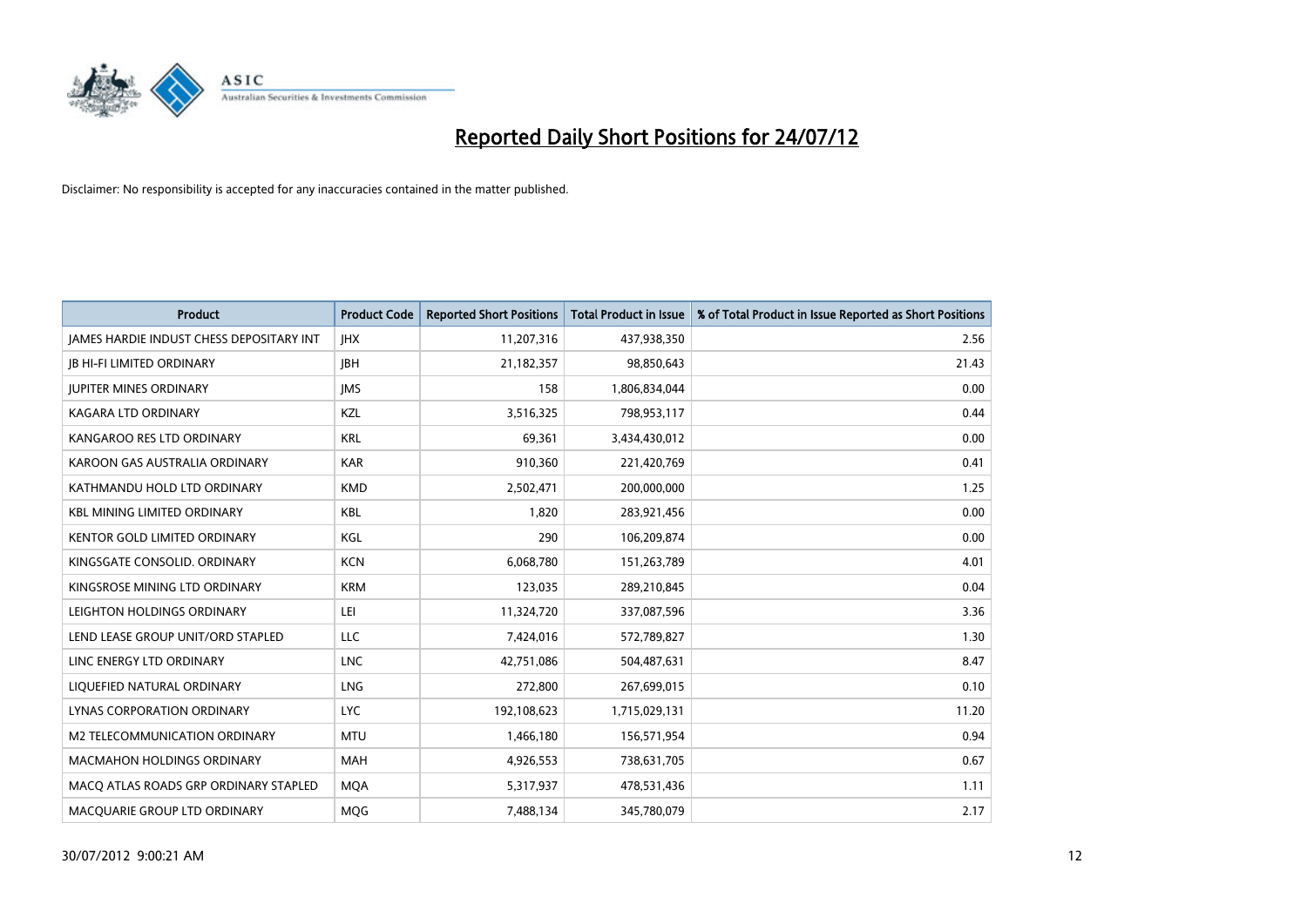

| <b>Product</b>                       | <b>Product Code</b> | <b>Reported Short Positions</b> | <b>Total Product in Issue</b> | % of Total Product in Issue Reported as Short Positions |
|--------------------------------------|---------------------|---------------------------------|-------------------------------|---------------------------------------------------------|
| <b>MARENGO MINING ORDINARY</b>       | <b>MGO</b>          | 39.850                          | 1,137,078,446                 | 0.00                                                    |
| <b>MATRIX C &amp; E LTD ORDINARY</b> | <b>MCE</b>          | 894,679                         | 94,555,428                    | 0.95                                                    |
| <b>MAVERICK DRILLING ORDINARY</b>    | <b>MAD</b>          | 1,524,483                       | 267,594,286                   | 0.57                                                    |
| MCMILLAN SHAKESPEARE ORDINARY        | <b>MMS</b>          | 46,108                          | 74,523,965                    | 0.06                                                    |
| MEDUSA MINING LTD ORDINARY           | <b>MML</b>          | 1,967,964                       | 188,903,911                   | 1.04                                                    |
| MEO AUSTRALIA LTD ORDINARY           | <b>MEO</b>          | 3,284,010                       | 539,913,260                   | 0.61                                                    |
| <b>MERMAID MARINE ORDINARY</b>       | <b>MRM</b>          | 1,064,428                       | 219,453,350                   | 0.49                                                    |
| MESOBLAST LIMITED ORDINARY           | <b>MSB</b>          | 18,415,368                      | 284,478,361                   | 6.47                                                    |
| METALS X LIMITED ORDINARY            | <b>MLX</b>          | 2,401,873                       | 1,316,663,257                 | 0.18                                                    |
| METCASH LIMITED ORDINARY             | <b>MTS</b>          | 35,535,387                      | 864,203,007                   | 4.11                                                    |
| METGASCO LIMITED ORDINARY            | <b>MEL</b>          | 279,267                         | 337,414,140                   | 0.08                                                    |
| METMINCO LIMITED ORDINARY            | <b>MNC</b>          | 1,164,860                       | 1,749,541,573                 | 0.07                                                    |
| MICLYN EXP OFFSHR ORDINARY           | <b>MIO</b>          | 81,313                          | 278,515,705                   | 0.03                                                    |
| MILTON CORPORATION ORDINARY          | <b>MLT</b>          | 12,800                          | 121,625,655                   | 0.01                                                    |
| MINCOR RESOURCES NL ORDINARY         | <b>MCR</b>          | 1,633,319                       | 188,708,274                   | 0.87                                                    |
| MINERAL DEPOSITS ORDINARY            | <b>MDL</b>          | 384,489                         | 83,538,786                    | 0.46                                                    |
| MINERAL RESOURCES. ORDINARY          | <b>MIN</b>          | 2,737,800                       | 184,856,018                   | 1.48                                                    |
| MIRABELA NICKEL LTD ORDINARY         | <b>MBN</b>          | 12,448,598                      | 876,571,645                   | 1.42                                                    |
| MIRVAC GROUP STAPLED SECURITIES      | <b>MGR</b>          | 7,038,651                       | 3,422,151,869                 | 0.21                                                    |
| MOLOPO ENERGY LTD ORDINARY           | <b>MPO</b>          | 1,160,930                       | 245,789,911                   | 0.47                                                    |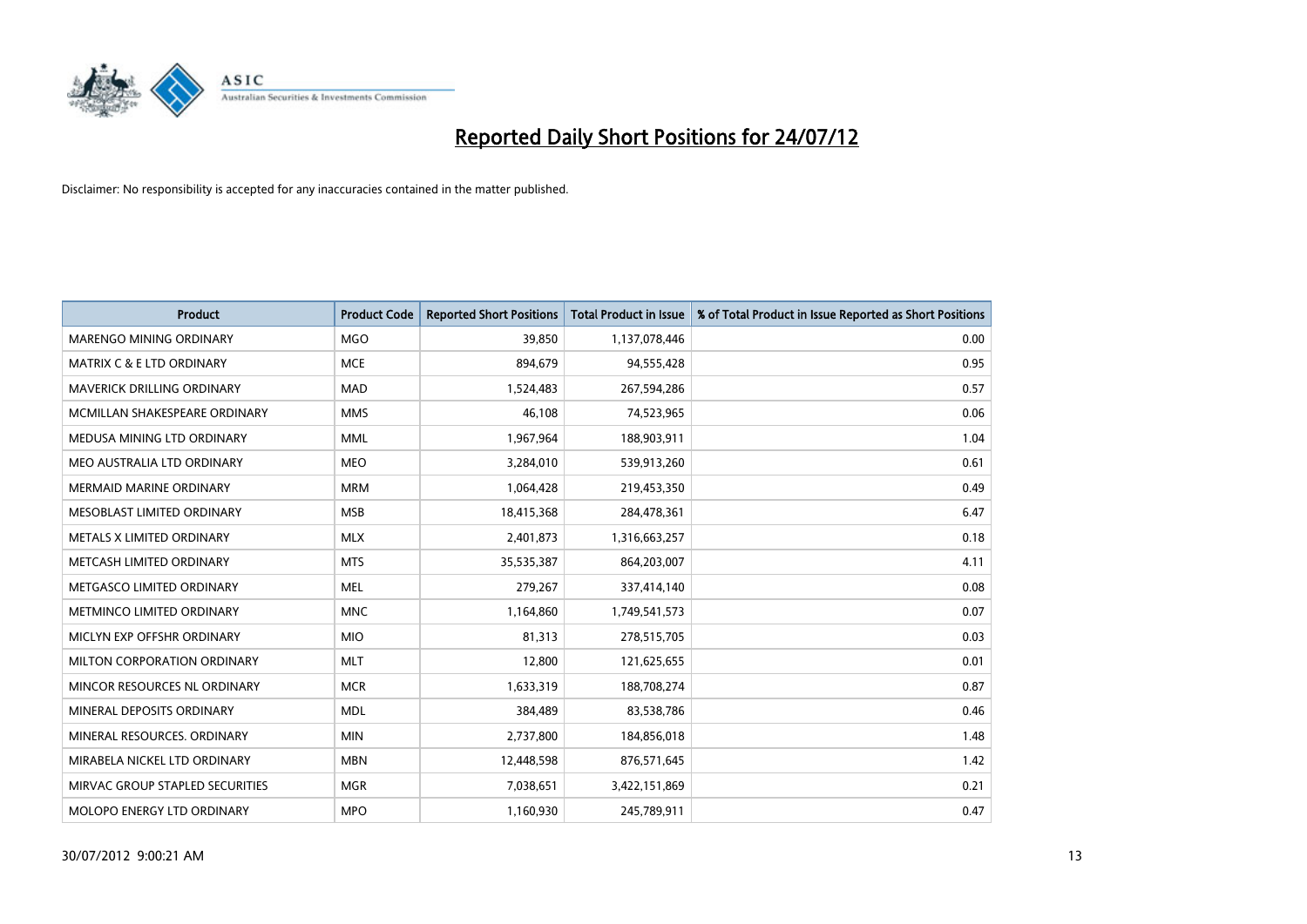

| <b>Product</b>                    | <b>Product Code</b> | <b>Reported Short Positions</b> | <b>Total Product in Issue</b> | % of Total Product in Issue Reported as Short Positions |
|-----------------------------------|---------------------|---------------------------------|-------------------------------|---------------------------------------------------------|
| MOLY MINES LIMITED ORDINARY       | <b>MOL</b>          | 18,312                          | 384,893,989                   | 0.00                                                    |
| MONADELPHOUS GROUP ORDINARY       | <b>MND</b>          | 2,746,936                       | 88,674,327                    | 3.10                                                    |
| MORTGAGE CHOICE LTD ORDINARY      | <b>MOC</b>          | 2,230,632                       | 120,319,572                   | 1.85                                                    |
| MOUNT GIBSON IRON ORDINARY        | <b>MGX</b>          | 9,221,004                       | 1,085,728,430                 | 0.85                                                    |
| MURCHISON METALS LTD ORDINARY     | <b>MMX</b>          | 5,113,339                       | 450,093,277                   | 1.14                                                    |
| <b>MYER HOLDINGS LTD ORDINARY</b> | <b>MYR</b>          | 55,798,828                      | 583,384,551                   | 9.56                                                    |
| <b>MYSTATE LIMITED ORDINARY</b>   | <b>MYS</b>          | 15,637                          | 86,977,573                    | 0.02                                                    |
| NATIONAL AUST. BANK ORDINARY      | <b>NAB</b>          | 15,099,480                      | 2,273,158,183                 | 0.66                                                    |
| NAVITAS LIMITED ORDINARY          | <b>NVT</b>          | 10,491,127                      | 375,318,628                   | 2.80                                                    |
| NEON ENERGY LIMITED ORDINARY      | <b>NEN</b>          | 834,822                         | 439,189,518                   | 0.19                                                    |
| NEW HOPE CORPORATION ORDINARY     | <b>NHC</b>          | 2,764,378                       | 830,411,534                   | 0.33                                                    |
| NEWCREST MINING ORDINARY          | <b>NCM</b>          | 1,676,622                       | 765,000,000                   | 0.22                                                    |
| NEWS CORP A NON-VOTING CDI        | <b>NWSLV</b>        | 3,746,867                       | 1,579,744,171                 | 0.24                                                    |
| NEWS CORP B VOTING CDI            | <b>NWS</b>          | 579,612                         | 798,520,953                   | 0.07                                                    |
| NEWSAT LIMITED ORDINARY           | <b>NWT</b>          | 70,000                          | 233,052,157                   | 0.03                                                    |
| NEXTDC LIMITED ORDINARY           | <b>NXT</b>          | 1,858,588                       | 150,602,388                   | 1.23                                                    |
| NEXUS ENERGY LIMITED ORDINARY     | <b>NXS</b>          | 1,169,060                       | 1,329,821,159                 | 0.09                                                    |
| NIB HOLDINGS LIMITED ORDINARY     | <b>NHF</b>          | 11,124                          | 439,004,182                   | 0.00                                                    |
| NIDO PETROLEUM ORDINARY           | <b>NDO</b>          | 107,043                         | 1,390,829,818                 | 0.01                                                    |
| NOBLE MINERAL RES ORDINARY        | <b>NMG</b>          | 4,306,964                       | 610,147,952                   | 0.71                                                    |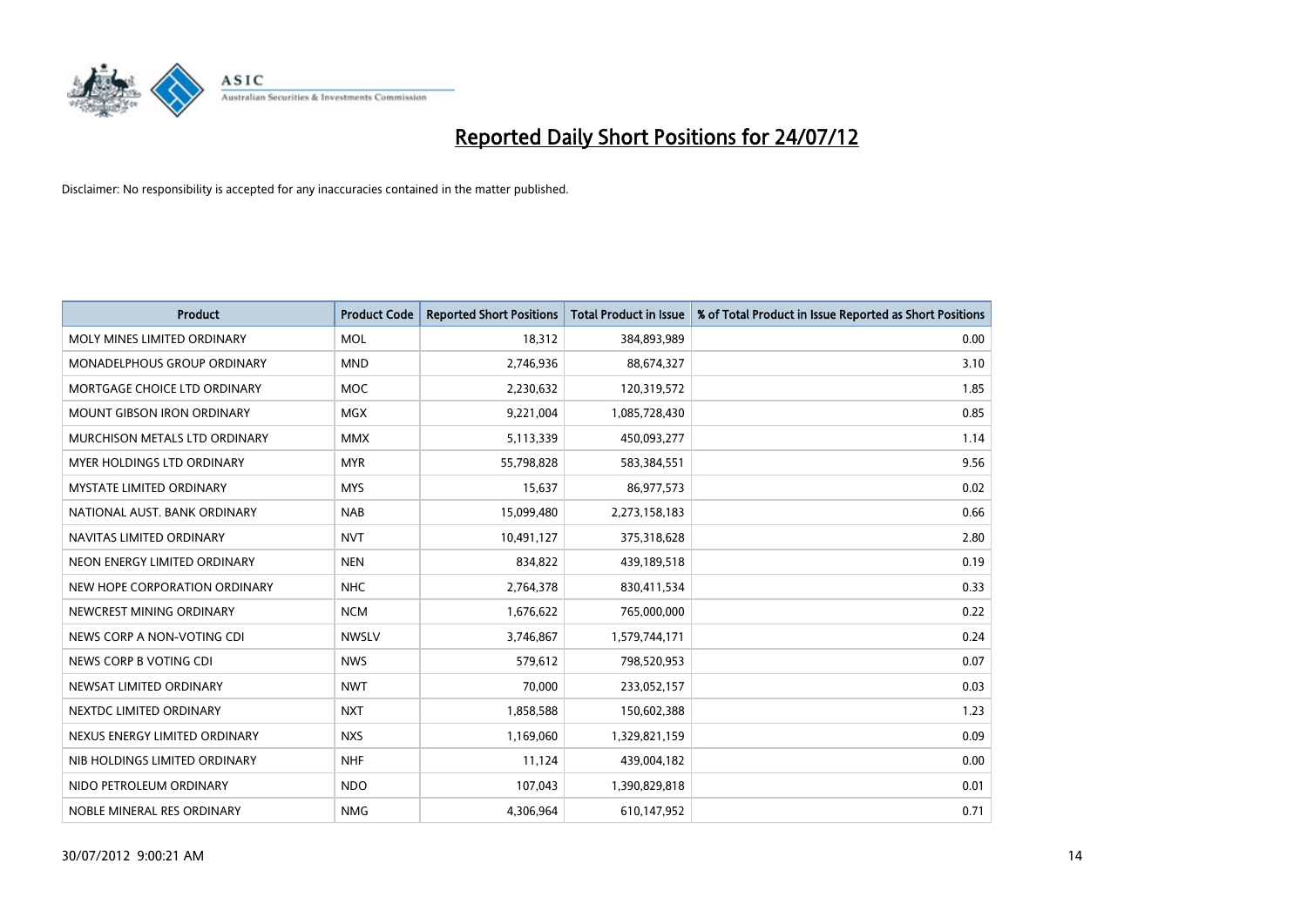

| <b>Product</b>                        | <b>Product Code</b> | <b>Reported Short Positions</b> | <b>Total Product in Issue</b> | % of Total Product in Issue Reported as Short Positions |
|---------------------------------------|---------------------|---------------------------------|-------------------------------|---------------------------------------------------------|
| NORFOLK GROUP ORDINARY                | <b>NFK</b>          | 750                             | 158,890,730                   | 0.00                                                    |
| NORTHERN IRON LTD ORDINARY            | <b>NFE</b>          | 357,763                         | 369,980,113                   | 0.10                                                    |
| NORTHERN STAR ORDINARY                | <b>NST</b>          | 3,888,247                       | 408,788,032                   | 0.95                                                    |
| NORTON GOLD FIELDS ORDINARY           | <b>NGF</b>          | 1,500,000                       | 849,580,265                   | 0.18                                                    |
| NRW HOLDINGS LIMITED ORDINARY         | <b>NWH</b>          | 500,470                         | 278,888,011                   | 0.18                                                    |
| NUFARM LIMITED ORDINARY               | <b>NUF</b>          | 6,454,967                       | 262,142,247                   | 2.46                                                    |
| <b>OAKTON LIMITED ORDINARY</b>        | <b>OKN</b>          | 702,099                         | 91,721,874                    | 0.77                                                    |
| OCEANAGOLD CORP. CHESS DEPOSITARY INT | <b>OGC</b>          | 481,640                         | 262,982,710                   | 0.18                                                    |
| OIL SEARCH LTD ORDINARY               | OSH                 | 5,203,914                       | 1,331,356,047                 | 0.39                                                    |
| OM HOLDINGS LIMITED ORDINARY          | OMH                 | 5,806,010                       | 604,105,150                   | 0.96                                                    |
| ORICA LIMITED ORDINARY                | ORI                 | 2,903,452                       | 365,642,802                   | 0.79                                                    |
| ORIGIN ENERGY ORDINARY                | <b>ORG</b>          | 6,626,647                       | 1,089,593,153                 | 0.61                                                    |
| OROCOBRE LIMITED ORDINARY             | <b>ORE</b>          | 158,624                         | 103,195,029                   | 0.15                                                    |
| OROTONGROUP LIMITED ORDINARY          | <b>ORL</b>          | 225,466                         | 40,880,902                    | 0.55                                                    |
| OZ MINERALS ORDINARY                  | OZL                 | 7,157,851                       | 303,920,022                   | 2.36                                                    |
| PACIFIC BRANDS ORDINARY               | <b>PBG</b>          | 7,508,402                       | 912,915,695                   | 0.82                                                    |
| PALADIN ENERGY LTD ORDINARY           | <b>PDN</b>          | 70,984,353                      | 835,645,290                   | 8.49                                                    |
| PANAUST LIMITED ORDINARY              | <b>PNA</b>          | 1,841,015                       | 604,599,995                   | 0.30                                                    |
| PANORAMIC RESOURCES ORDINARY          | PAN                 | 2,488,732                       | 238,714,560                   | 1.04                                                    |
| PAPERLINX LIMITED ORDINARY            | <b>PPX</b>          | 1,226,157                       | 609,280,761                   | 0.20                                                    |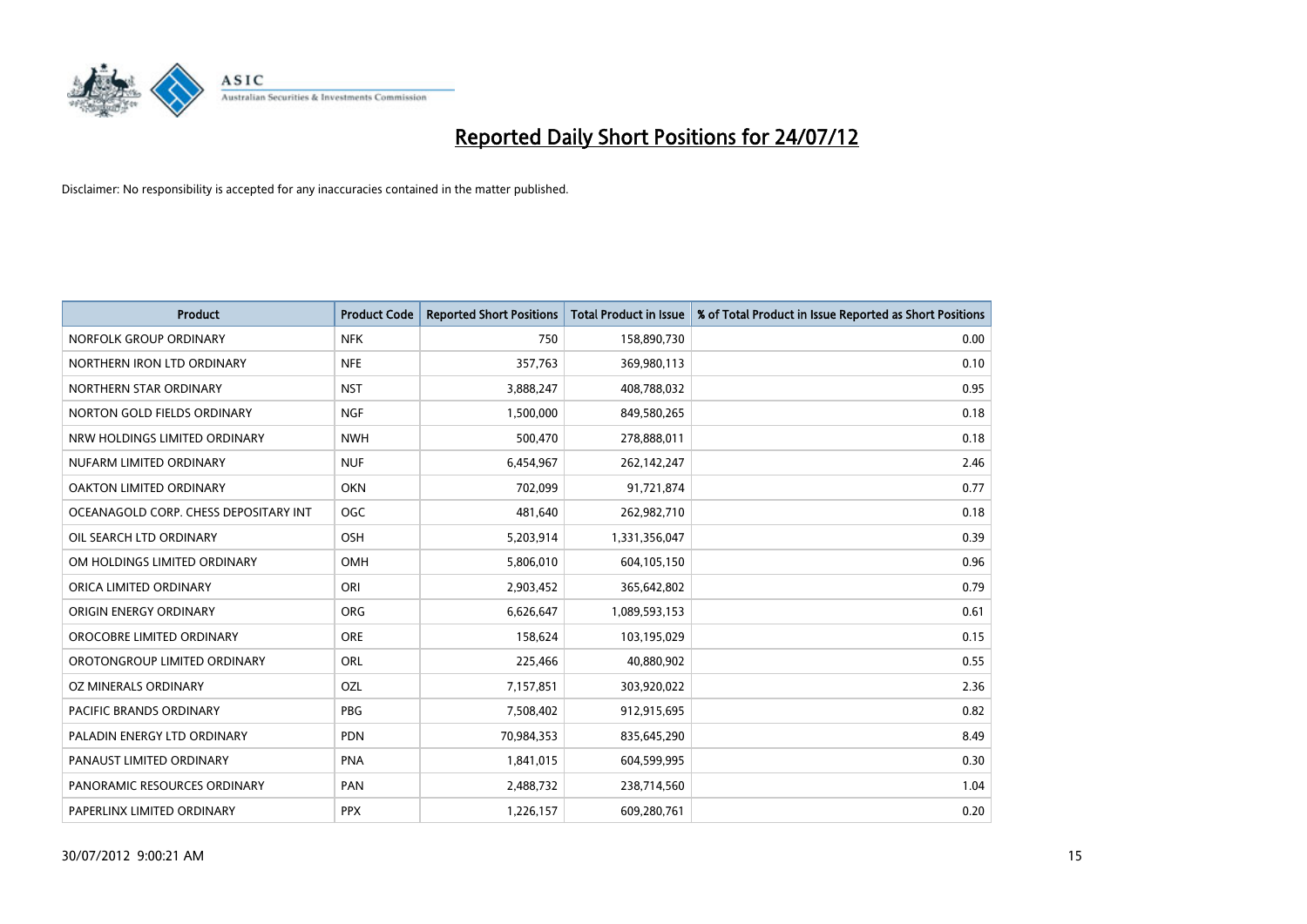

| <b>Product</b>                 | <b>Product Code</b> | <b>Reported Short Positions</b> | <b>Total Product in Issue</b> | % of Total Product in Issue Reported as Short Positions |
|--------------------------------|---------------------|---------------------------------|-------------------------------|---------------------------------------------------------|
| PAPILLON RES LTD ORDINARY      | PIR                 | 595,003                         | 244,150,830                   | 0.24                                                    |
| PEET LIMITED ORDINARY          | <b>PPC</b>          | 948,350                         | 320,170,604                   | 0.30                                                    |
| PERILYA LIMITED ORDINARY       | PEM                 | 504,154                         | 769,316,426                   | 0.07                                                    |
| PERPETUAL LIMITED ORDINARY     | <b>PPT</b>          | 2,061,877                       | 41,980,678                    | 4.91                                                    |
| PERSEUS MINING LTD ORDINARY    | PRU                 | 12,253,581                      | 457,962,088                   | 2.68                                                    |
| PHARMAXIS LTD ORDINARY         | <b>PXS</b>          | 3,668,867                       | 307,630,989                   | 1.19                                                    |
| PHOSPHAGENICS LTD. ORDINARY    | <b>POH</b>          | 51,644                          | 1,020,215,957                 | 0.01                                                    |
| PLATINUM ASSET ORDINARY        | <b>PTM</b>          | 10,979,827                      | 561,347,878                   | 1.96                                                    |
| PLATINUM AUSTRALIA ORDINARY    | <b>PLA</b>          | 836,127                         | 504,968,043                   | 0.17                                                    |
| PMI GOLD CORP CDI 1:1          | <b>PVM</b>          | 4,353                           | 72,583,668                    | 0.01                                                    |
| PMP LIMITED ORDINARY           | <b>PMP</b>          | 140,539                         | 323,781,124                   | 0.04                                                    |
| PREMIER INVESTMENTS ORDINARY   | <b>PMV</b>          | 496,004                         | 155,260,478                   | 0.32                                                    |
| PRIMA BIOMED LTD ORDINARY      | <b>PRR</b>          | 4,407,660                       | 1,066,063,388                 | 0.41                                                    |
| PRIMARY HEALTH CARE ORDINARY   | <b>PRY</b>          | 15,517,682                      | 501,717,314                   | 3.09                                                    |
| PRIMEAG AUSTRALIA ORDINARY     | PAG                 | 183,294                         | 266,394,444                   | 0.07                                                    |
| PROGRAMMED ORDINARY            | <b>PRG</b>          | 438,524                         | 118,175,280                   | 0.37                                                    |
| <b>QANTAS AIRWAYS ORDINARY</b> | QAN                 | 13,933,031                      | 2,265,123,620                 | 0.62                                                    |
| OBE INSURANCE GROUP ORDINARY   | <b>OBE</b>          | 52,669,594                      | 1,181,682,557                 | 4.46                                                    |
| OR NATIONAL LIMITED ORDINARY   | <b>ORN</b>          | 13,178,159                      | 2,440,000,000                 | 0.54                                                    |
| ORXPHARMA LTD ORDINARY         | <b>ORX</b>          | 201,451                         | 144,577,206                   | 0.14                                                    |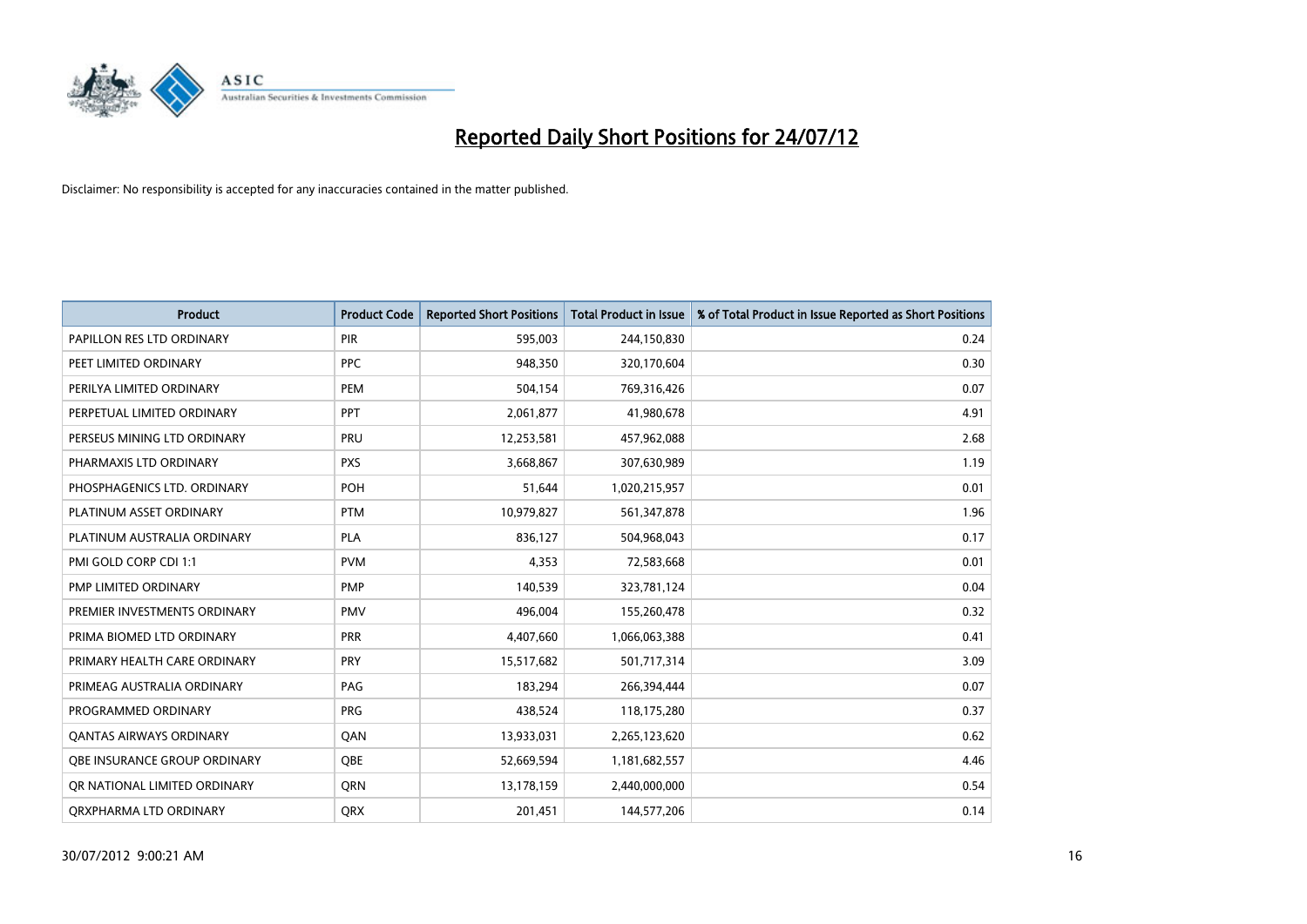

| <b>Product</b>                      | <b>Product Code</b> | <b>Reported Short Positions</b> | <b>Total Product in Issue</b> | % of Total Product in Issue Reported as Short Positions |
|-------------------------------------|---------------------|---------------------------------|-------------------------------|---------------------------------------------------------|
| <b>OUBE LOGISTICS HLDG ORDINARY</b> | <b>QUB</b>          | 6,338,759                       | 921,407,185                   | 0.69                                                    |
| RAMELIUS RESOURCES ORDINARY         | <b>RMS</b>          | 1,611,099                       | 335,906,949                   | 0.48                                                    |
| RAMSAY HEALTH CARE ORDINARY         | <b>RHC</b>          | 2,157,268                       | 202,081,252                   | 1.07                                                    |
| RANGE RESOURCES LTD ORDINARY        | <b>RRS</b>          | 624,128                         | 2,118,880,660                 | 0.03                                                    |
| <b>REA GROUP ORDINARY</b>           | <b>REA</b>          | 303,474                         | 131,714,699                   | 0.23                                                    |
| <b>RECKON LIMITED ORDINARY</b>      | <b>RKN</b>          | 800,000                         | 129,488,015                   | 0.62                                                    |
| RED 5 LIMITED ORDINARY              | <b>RED</b>          | 98,897                          | 135,488,008                   | 0.07                                                    |
| <b>RED FORK ENERGY ORDINARY</b>     | <b>RFE</b>          | 955,301                         | 310,229,853                   | 0.31                                                    |
| REDBANK ENERGY LTD ORDINARY         | AEJ                 | 13                              | 786,287                       | 0.00                                                    |
| <b>REGIS RESOURCES ORDINARY</b>     | <b>RRL</b>          | 672,339                         | 453,028,047                   | 0.15                                                    |
| RESMED INC CDI 10:1                 | <b>RMD</b>          | 604,752                         | 1,556,242,300                 | 0.04                                                    |
| <b>RESOLUTE MINING ORDINARY</b>     | <b>RSG</b>          | 5,503,459                       | 634,428,623                   | 0.87                                                    |
| <b>RESOURCE GENERATION ORDINARY</b> | <b>RES</b>          | 150,173                         | 262,895,652                   | 0.06                                                    |
| RETAIL FOOD GROUP ORDINARY          | <b>RFG</b>          | 16,960                          | 108,519,282                   | 0.02                                                    |
| REVERSE CORP LIMITED ORDINARY       | <b>REF</b>          | 100                             | 92,382,175                    | 0.00                                                    |
| REX MINERALS LIMITED ORDINARY       | <b>RXM</b>          | 646,980                         | 188,907,284                   | 0.34                                                    |
| RHG LIMITED ORDINARY                | <b>RHG</b>          | 31,776                          | 308,483,177                   | 0.01                                                    |
| RIALTO ENERGY ORDINARY              | <b>RIA</b>          | 1,328,698                       | 671,347,392                   | 0.20                                                    |
| <b>RIDLEY CORPORATION ORDINARY</b>  | <b>RIC</b>          | 6,365                           | 307,817,071                   | 0.00                                                    |
| RIO TINTO LIMITED ORDINARY          | <b>RIO</b>          | 18,431,613                      | 435,758,720                   | 4.23                                                    |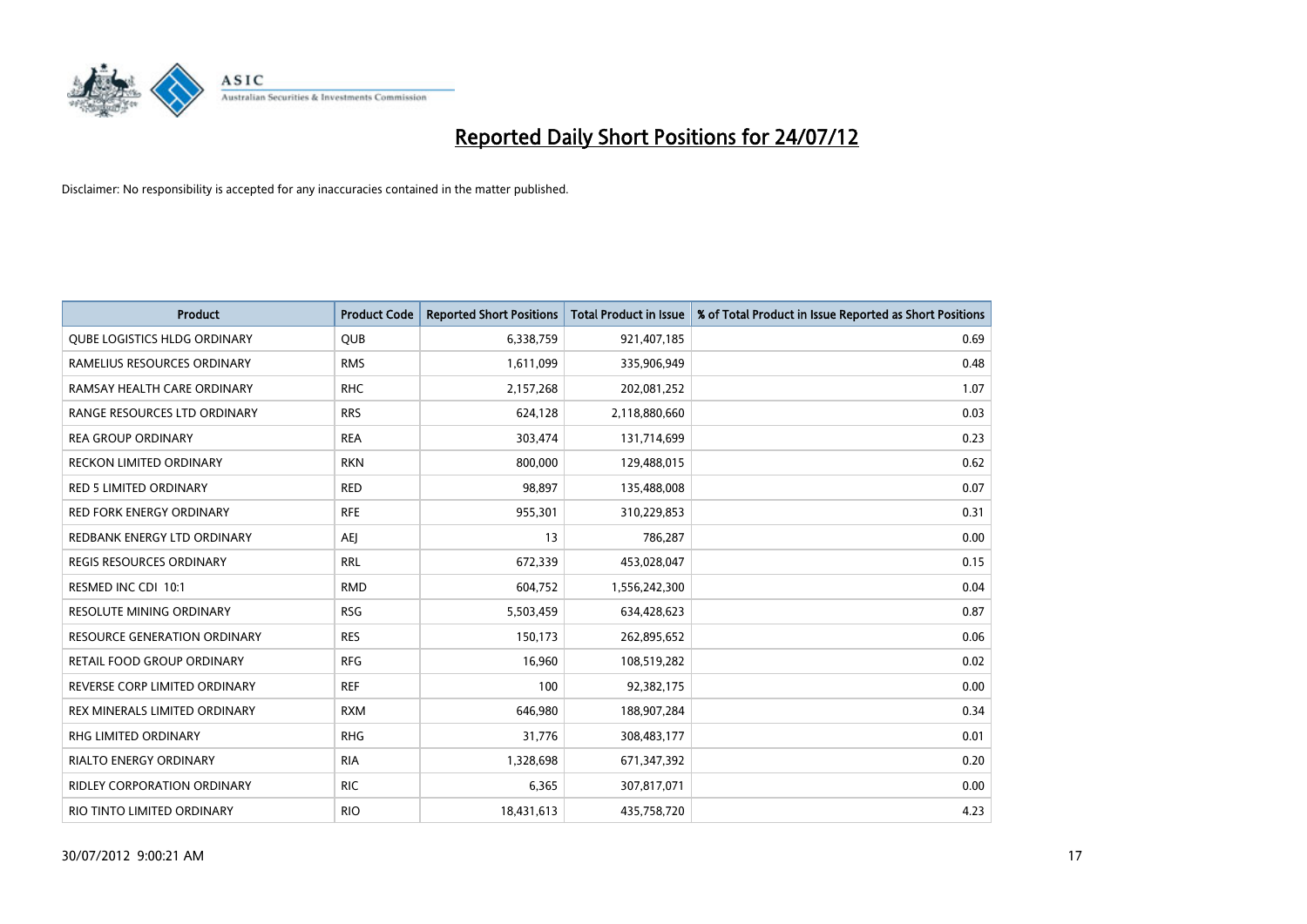

| <b>Product</b>                   | <b>Product Code</b> | <b>Reported Short Positions</b> | <b>Total Product in Issue</b> | % of Total Product in Issue Reported as Short Positions |
|----------------------------------|---------------------|---------------------------------|-------------------------------|---------------------------------------------------------|
| <b>ROBUST RESOURCES ORDINARY</b> | <b>ROL</b>          | 17,326                          | 87,994,097                    | 0.02                                                    |
| ROC OIL COMPANY ORDINARY         | <b>ROC</b>          | 1,705,381                       | 683,235,552                   | 0.25                                                    |
| RURALCO HOLDINGS ORDINARY        | <b>RHL</b>          | 12,000                          | 55,019,284                    | 0.02                                                    |
| SAI GLOBAL LIMITED ORDINARY      | SAI                 | 3,196,749                       | 204,354,836                   | 1.56                                                    |
| SALMAT LIMITED ORDINARY          | <b>SLM</b>          | 2,792,773                       | 159,802,174                   | 1.75                                                    |
| SAMSON OIL & GAS LTD ORDINARY    | <b>SSN</b>          | 1,756,796                       | 1,774,437,190                 | 0.10                                                    |
| SANDFIRE RESOURCES ORDINARY      | <b>SFR</b>          | 4,632,633                       | 151,557,635                   | 3.06                                                    |
| <b>SANTOS LTD ORDINARY</b>       | <b>STO</b>          | 4,472,122                       | 952,966,503                   | 0.47                                                    |
| SARACEN MINERAL ORDINARY         | <b>SAR</b>          | 2,949,735                       | 594,815,640                   | 0.50                                                    |
| SEDGMAN LIMITED ORDINARY         | <b>SDM</b>          | 12,383                          | 214,292,930                   | 0.01                                                    |
| SEEK LIMITED ORDINARY            | <b>SEK</b>          | 10,467,204                      | 337,101,307                   | 3.11                                                    |
| SENEX ENERGY LIMITED ORDINARY    | <b>SXY</b>          | 5,708,275                       | 1,136,205,731                 | 0.50                                                    |
| SERVCORP LIMITED ORDINARY        | SRV                 | 210                             | 98,440,807                    | 0.00                                                    |
| SERVICE STREAM ORDINARY          | <b>SSM</b>          | 400                             | 283,418,867                   | 0.00                                                    |
| SEVEN GROUP HOLDINGS ORDINARY    | <b>SVW</b>          | 882,917                         | 307,410,281                   | 0.29                                                    |
| SEVEN WEST MEDIA LTD ORDINARY    | <b>SWM</b>          | 35,640,945                      | 666,105,054                   | 5.35                                                    |
| SIGMA PHARMACEUTICAL ORDINARY    | <b>SIP</b>          | 4,946,019                       | 1,186,303,520                 | 0.42                                                    |
| SILEX SYSTEMS ORDINARY           | <b>SLX</b>          | 590,055                         | 170,143,997                   | 0.35                                                    |
| SILVER LAKE RESOURCE ORDINARY    | <b>SLR</b>          | 876,835                         | 225,493,476                   | 0.39                                                    |
| SIMS METAL MGMT LTD ORDINARY     | SGM                 | 9,035,816                       | 204,830,045                   | 4.41                                                    |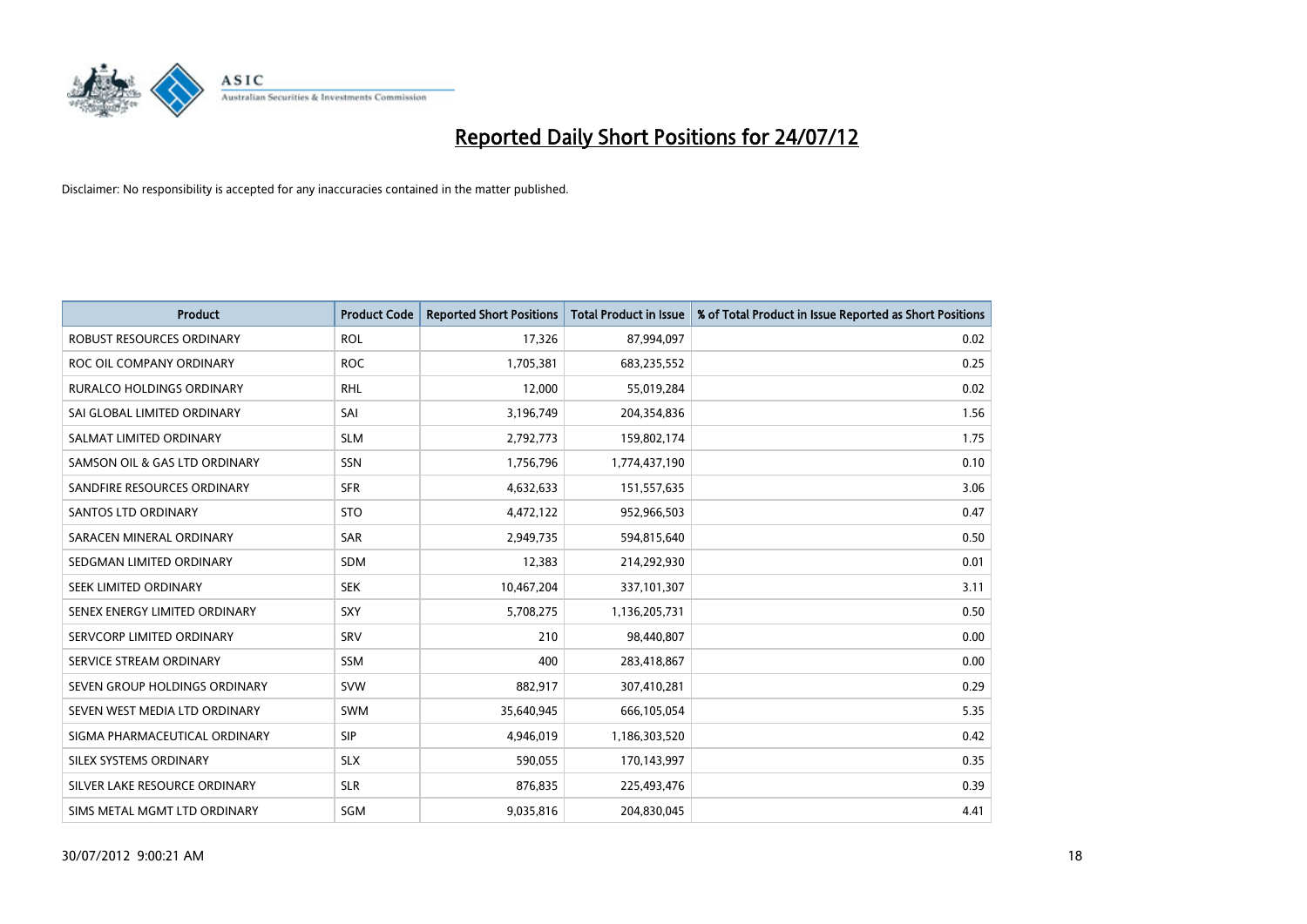

| <b>Product</b>                           | <b>Product Code</b> | <b>Reported Short Positions</b> | <b>Total Product in Issue</b> | % of Total Product in Issue Reported as Short Positions |
|------------------------------------------|---------------------|---------------------------------|-------------------------------|---------------------------------------------------------|
| SINGAPORE TELECOMM. CHESS DEPOSITARY INT | <b>SGT</b>          | 9,098,444                       | 163,810,197                   | 5.55                                                    |
| SIRTEX MEDICAL ORDINARY                  | <b>SRX</b>          | 25,387                          | 55,768,136                    | 0.05                                                    |
| SKILLED GROUP LTD ORDINARY               | <b>SKE</b>          | 55,269                          | 233,487,276                   | 0.02                                                    |
| <b>SLATER &amp; GORDON ORDINARY</b>      | <b>SGH</b>          | 14,706                          | 168,600,731                   | 0.01                                                    |
| SMS MANAGEMENT, ORDINARY                 | <b>SMX</b>          | 912,048                         | 68,415,913                    | 1.33                                                    |
| SONIC HEALTHCARE ORDINARY                | <b>SHL</b>          | 5,987,372                       | 390,969,875                   | 1.53                                                    |
| SOUL PATTINSON (W.H) ORDINARY            | SOL                 | 23,940                          | 239,395,320                   | 0.01                                                    |
| SOUTH BOULDER MINES ORDINARY             | <b>STB</b>          | 94,466                          | 126,732,826                   | 0.07                                                    |
| SP AUSNET STAPLED SECURITIES             | <b>SPN</b>          | 8,306,982                       | 3,339,620,165                 | 0.25                                                    |
| SPARK INFRASTRUCTURE STAPLED NOTE & UNIT | SKI                 | 33,355,868                      | 1,326,734,264                 | 2.51                                                    |
| SPECIALTY FASHION ORDINARY               | <b>SFH</b>          | 2,440,932                       | 192,236,121                   | 1.27                                                    |
| SPOTLESS GROUP LTD ORDINARY              | <b>SPT</b>          | 461,022                         | 265,746,161                   | 0.17                                                    |
| ST BARBARA LIMITED ORDINARY              | <b>SBM</b>          | 15,200,770                      | 325,615,389                   | 4.67                                                    |
| STANMORE COAL LTD ORDINARY               | <b>SMR</b>          | 32,870                          | 179,409,108                   | 0.02                                                    |
| STARPHARMA HOLDINGS ORDINARY             | SPL                 | 2,305,424                       | 281,690,401                   | 0.82                                                    |
| STHN CROSS MEDIA ORDINARY                | SXL                 | 9,383,993                       | 704,594,449                   | 1.33                                                    |
| STOCKLAND UNITS/ORD STAPLED              | SGP                 | 13,798,760                      | 2,203,547,228                 | 0.63                                                    |
| STRAITS RES LTD. ORDINARY                | SRQ                 | 120,519                         | 456,529,474                   | 0.03                                                    |
| STW COMMUNICATIONS ORDINARY              | SGN                 | 17,182                          | 362,798,351                   | 0.00                                                    |
| SUNCORP GROUP LTD ORDINARY               | <b>SUN</b>          | 12,166,946                      | 1,286,600,980                 | 0.95                                                    |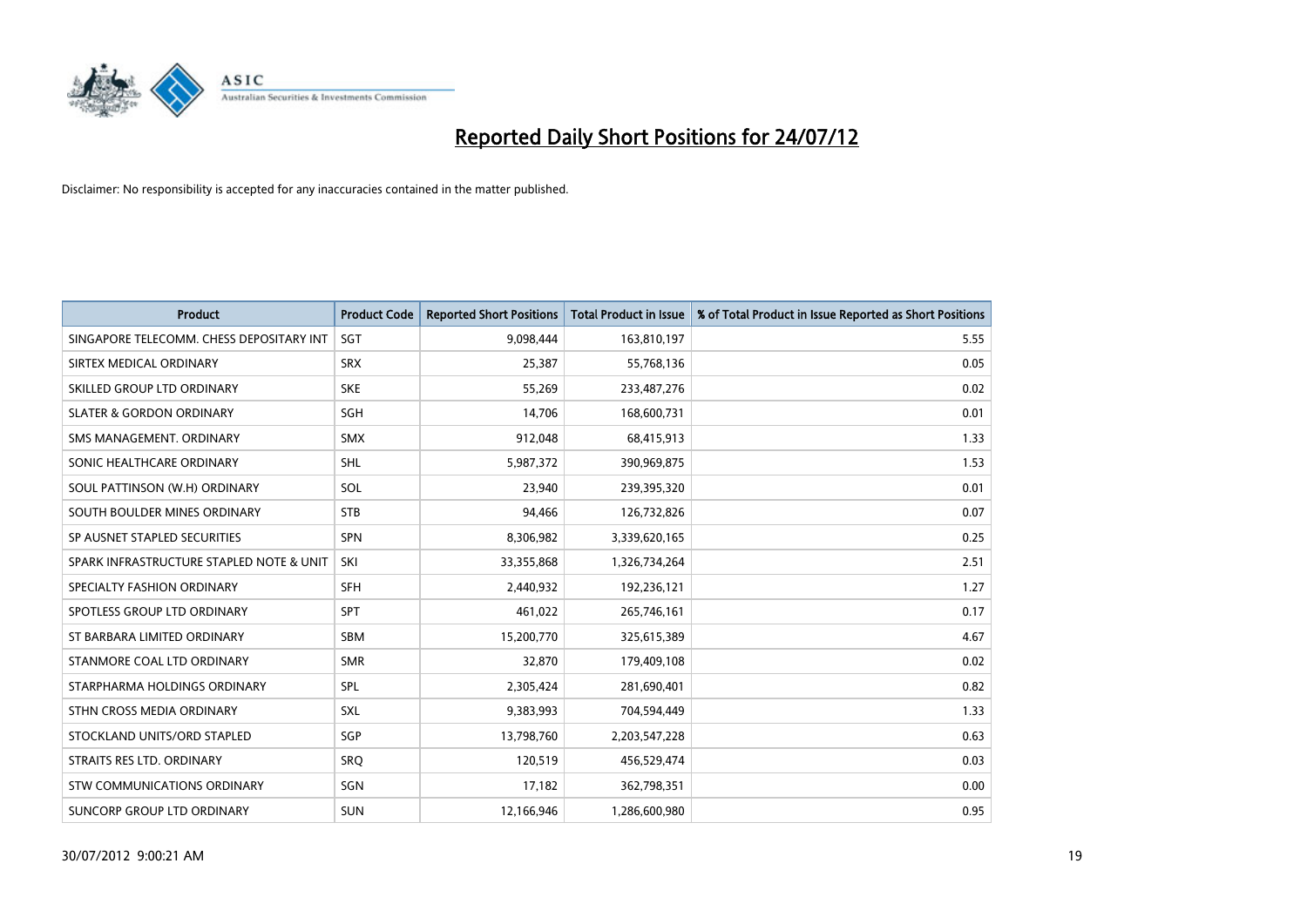

| <b>Product</b>                      | <b>Product Code</b> | <b>Reported Short Positions</b> | <b>Total Product in Issue</b> | % of Total Product in Issue Reported as Short Positions |
|-------------------------------------|---------------------|---------------------------------|-------------------------------|---------------------------------------------------------|
| SUNDANCE ENERGY ORDINARY            | <b>SEA</b>          | 85,848                          | 277,098,474                   | 0.03                                                    |
| SUNDANCE RESOURCES ORDINARY         | <b>SDL</b>          | 14,898,253                      | 3,049,577,034                 | 0.49                                                    |
| SUNLAND GROUP LTD ORDINARY          | <b>SDG</b>          | 52,681                          | 196,717,811                   | 0.03                                                    |
| SUPER RET REP LTD ORDINARY          | <b>SUL</b>          | 1,596,739                       | 196,152,971                   | 0.81                                                    |
| SYD AIRPORT STAPLED US PROHIBIT.    | <b>SYD</b>          | 12,308,487                      | 1,861,210,782                 | 0.66                                                    |
| SYRAH RESOURCES ORDINARY            | <b>SYR</b>          | 37,162                          | 126,704,521                   | 0.03                                                    |
| TABCORP HOLDINGS LTD ORDINARY       | <b>TAH</b>          | 10,555,159                      | 730,113,969                   | 1.45                                                    |
| TANAMI GOLD NL ORDINARY             | <b>TAM</b>          | 365,004                         | 261,132,677                   | 0.14                                                    |
| TAP OIL LIMITED ORDINARY            | <b>TAP</b>          | 1,015,562                       | 241,295,311                   | 0.42                                                    |
| TASSAL GROUP LIMITED ORDINARY       | <b>TGR</b>          | 55,022                          | 146,304,404                   | 0.04                                                    |
| TATTS GROUP LTD ORDINARY            | <b>TTS</b>          | 8,458,393                       | 1,362,919,733                 | 0.62                                                    |
| <b>TELECOM CORPORATION ORDINARY</b> | <b>TEL</b>          | 17,950,088                      | 1,856,780,364                 | 0.97                                                    |
| TELSTRA CORPORATION. ORDINARY       | <b>TLS</b>          | 32,578,303                      | 12,443,074,357                | 0.26                                                    |
| TEN NETWORK HOLDINGS ORDINARY       | <b>TEN</b>          | 78,551,694                      | 1,437,204,873                 | 5.47                                                    |
| TERANGA GOLD CORP CDI 1:1           | <b>TGZ</b>          | 214,583                         | 159,568,958                   | 0.13                                                    |
| TEXON PETROLEUM LTD ORDINARY        | <b>TXN</b>          | 304,519                         | 245,039,848                   | 0.12                                                    |
| TFS CORPORATION LTD ORDINARY        | <b>TFC</b>          | 57,942                          | 279,621,829                   | 0.02                                                    |
| THAKRAL HOLDINGS GRP ORDINARY/UNIT  | <b>THG</b>          | 100                             | 585,365,014                   | 0.00                                                    |
| THE REJECT SHOP ORDINARY            | <b>TRS</b>          | 2,658,125                       | 26,071,170                    | 10.20                                                   |
| THORN GROUP LIMITED ORDINARY        | <b>TGA</b>          | 285,812                         | 146,374,703                   | 0.20                                                    |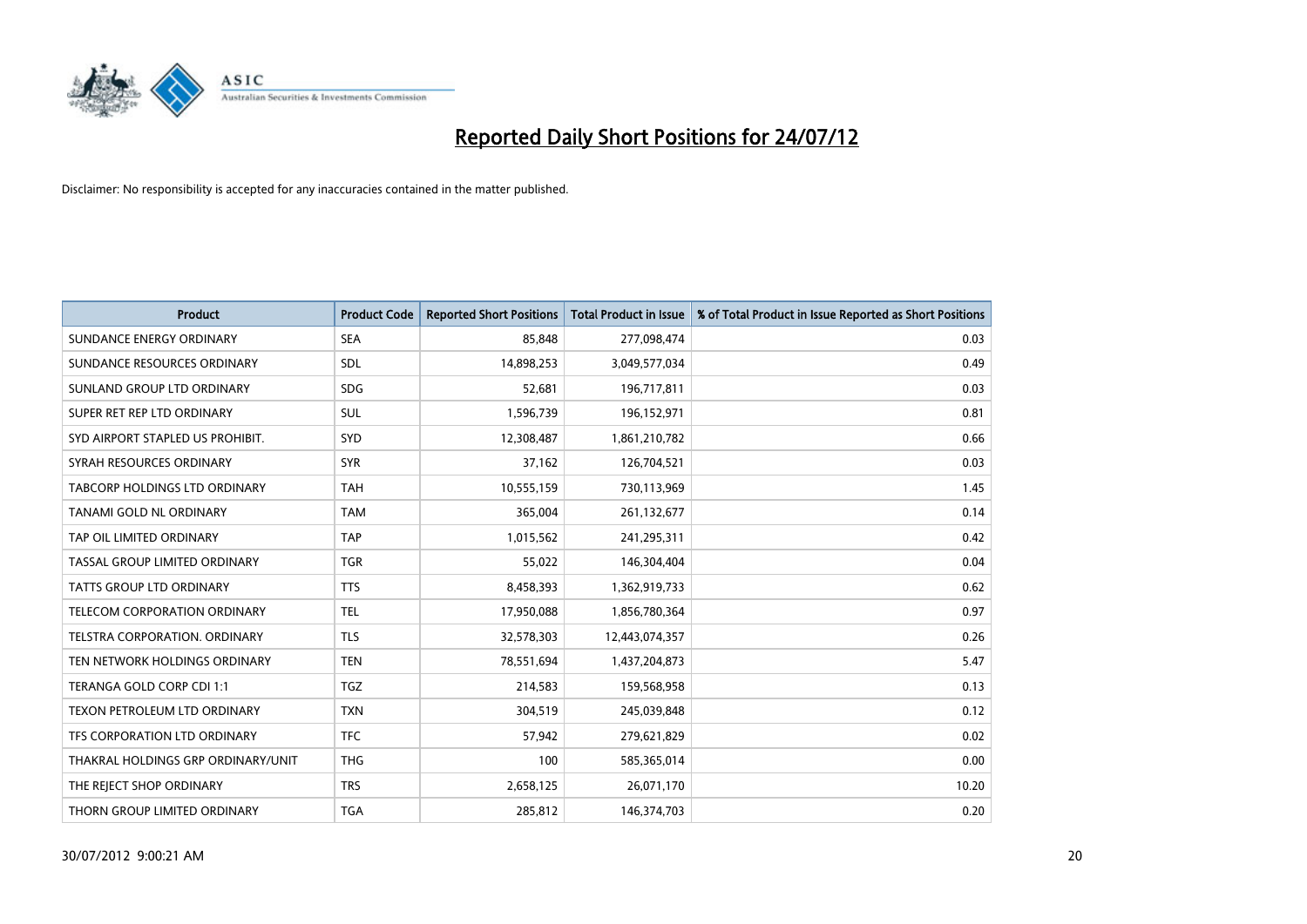

| <b>Product</b>                       | <b>Product Code</b> | <b>Reported Short Positions</b> | <b>Total Product in Issue</b> | % of Total Product in Issue Reported as Short Positions |
|--------------------------------------|---------------------|---------------------------------|-------------------------------|---------------------------------------------------------|
| <b>TIGER RESOURCES ORDINARY</b>      | <b>TGS</b>          | 2,163,033                       | 673,470,269                   | 0.32                                                    |
| TOLL HOLDINGS LTD ORDINARY           | <b>TOL</b>          | 15,549,072                      | 717,133,875                   | 2.17                                                    |
| TOX FREE SOLUTIONS ORDINARY          | <b>TOX</b>          | 35,386                          | 115,311,608                   | 0.03                                                    |
| TPG TELECOM LIMITED ORDINARY         | <b>TPM</b>          | 2,277,480                       | 793,808,141                   | 0.29                                                    |
| <b>TRANSFIELD SERVICES ORDINARY</b>  | <b>TSE</b>          | 4,725,719                       | 520,790,618                   | 0.91                                                    |
| TRANSPACIFIC INDUST, ORDINARY        | <b>TPI</b>          | 6,787,485                       | 1,578,479,491                 | 0.43                                                    |
| TRANSURBAN GROUP TRIPLE STAPLED SEC. | <b>TCL</b>          | 10,521,290                      | 1,458,321,112                 | 0.72                                                    |
| TREASURY WINE ESTATE ORDINARY        | <b>TWE</b>          | 13,465,138                      | 647,227,144                   | 2.08                                                    |
| TROY RESOURCES LTD ORDINARY          | <b>TRY</b>          | 240,527                         | 89,462,649                    | 0.27                                                    |
| UGL LIMITED ORDINARY                 | UGL                 | 6,958,518                       | 166,315,038                   | 4.18                                                    |
| UNILIFE CORPORATION CDI 6:1          | <b>UNS</b>          | 199,829                         | 253,466,532                   | 0.08                                                    |
| UXC LIMITED ORDINARY                 | <b>UXC</b>          | 47,063                          | 305,585,913                   | 0.02                                                    |
| <b>VENTURE MINERALS ORDINARY</b>     | <b>VMS</b>          | 175,674                         | 232,468,592                   | 0.08                                                    |
| <b>VIRGIN AUS HLDG LTD ORDINARY</b>  | VAH                 | 21,612,159                      | 2,210,197,600                 | 0.98                                                    |
| VITERRA INC CDI 1:1                  | <b>VTA</b>          | 10                              | 68,629,939                    | 0.00                                                    |
| <b>VOCUS COMMS LTD ORDINARY</b>      | <b>VOC</b>          | 66,440                          | 70,181,826                    | 0.09                                                    |
| WAH NAM INT HLDG LTD ORDINARY        | <b>WNI</b>          | 91,872                          | 7,175,039,665                 | 0.00                                                    |
| WATPAC LIMITED ORDINARY              | <b>WTP</b>          | 312,048                         | 184,332,526                   | 0.17                                                    |
| <b>WDS LIMITED ORDINARY</b>          | <b>WDS</b>          | $\overline{7}$                  | 144,740,614                   | 0.00                                                    |
| <b>WEBIET LIMITED ORDINARY</b>       | <b>WEB</b>          | 106,364                         | 71,065,929                    | 0.15                                                    |